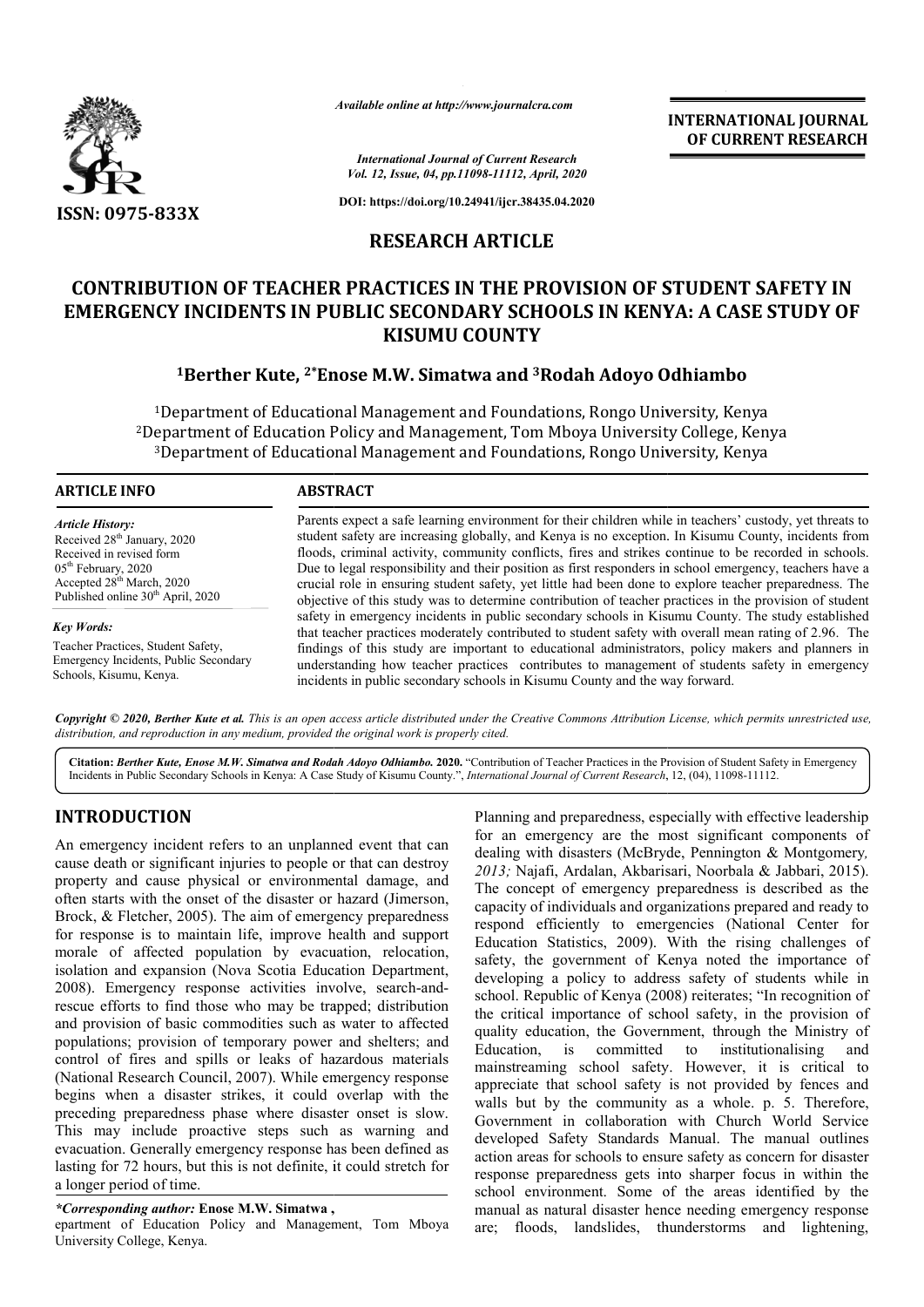earthquake, strong winds, fire, and chemical emissions/ severe pollution. It further takes note that the community should use administrative structure and authority to resolve schoolcommunity conflicts because if a poor relationship with community, then the school safety is also at risk because possibility of criminal activity. However, immediate safety of learners rests with teachers to create a safe environment in school (Republic of Kenya, 2013). Therefore the guidelines underscore two specific areas with regard to Disaster Risk Response, including; empower members of the school community to handle disasters and thus minimize risks, and provide first line emergency services to learners and staff who become victims of injury or are taken ill. This means that effective implementation of such policies and guidelines, depend on the degree of preparedness of the school and its staff (Mburu, 2012; Migiro, 2012; Ng'ang'a, 2013). Other study findings, for example; Mangoa (2012) and Shibutse, Omuterema and China, (2014), confirm that while some schools are yet to implement the Safety Standards Manual at all, a number of schools have made some progress to implement the policy despite various challenges.

Globally, preparedness for emergency in schools is a greater concern now than ever before. In the past, schools were considered safe places however, recent experiences all over the world indicate that this is not always true (National Center for Disaster Preparedness, 2018). The emergence and increase of natural disasters, in-school violence, acts of terrorism, and the threat of pandemic flu show the need for schools to be prepared to respond for all-hazard crisis incidents (Council on School Health, 2008). Natural disasters and emergencies can occur at any time, and when they happen at school, everyone should be prepared to handle them safely and effectively, to regularize the learning and teaching environment. Khorram-Manesh, Yttermyr, Sörensson and Carlström (2017) note that crises and disasters cannot be avoided, but their consequences can be mitigated by planning, exercises and preparedness. Although major events affect whole society, their impact on vulnerable groups is more evident. Children and youth belong to this category and need to be considered for special planning and education. Like in most parts of the world, Kenya experiences of natural and human hazards have increased in number, frequency and complexity including; fires, terrorism, poisoning, pollution, collapsed buildings, road accidents, diseases, floods, droughts, landslides mudslides, lightning/thunderstorms, wild fires, and strong winds (UNISDR, 2008; Wachira & Smith, 2013). The result is more deaths of people and animals, loss of livelihoods, destruction of infrastructure among other effects resulting in losses of varying magnitude. All these incidents have an impact on schools make learning inaccessible for learners and teachers, schools are closed as infrastructure is destroyed, families are displaced and disease outbreaks emerge, and schools are also used as shelter for displaced families (Wachira & Smith, 2013). While schools with the high capacity to respond to disaster re-emerge faster, those that are not prepared, with low response capacity, sink deeper into impoverishment (Kamunde, 2010; Okuom, Simatwa, Olel, & Wichenje, 2012), hence the need for teachers' preparedness for efficient and timely emergency response. Each year, schools all over the world suffer from disasters, ranging from small to large damaging disasters that affect children's safety and health. Mersal and Aly (2016) recognize that teachers play significant roles in child protection, because as Mutugi and Maingi (2011) notes, disasters have devastating results, and when it strikes, bring huge losses of human life and property. Therefore, teachers' preparedness is very important for effective school disaster response. *Zenere (2007)* notes that they should have adequate competency, and positive mindset to be able to handle or participate in emergency situations as well as expected (Rolfsness & Idsoe, 2011; Seyle, Widyatmoko, & Silver, 2011). National Center for Disaster Preparedness at Columbia University further notes that preparedness is not only about stockpiles of water and batteries and survival, but it is about what people know, what they think, what they believe and who they trust, hence need for holistic improvement of peoples' capacity to respond in emergencies. United Nations International Children's Education Fund (2009) stresses the need for training by noting that countries should commit to teacher training and curriculum development to support large scale teaching of disaster risk reduction. Such training approaches include: Preservice formal teacher training through institutes, training colleges and face-to-face lectures and activities. During in – service courses: where teachers are taught for a short period of time or on weekends, after school or in vacation time; and process repeated for a series of workshops or face -to- face training. As indicated by Khorram-Manesh (2017) and World Development Report (2014), crises and disasters are major events affect whole society, their impact on vulnerable groups, such as children and youth is more evident. There is a need for new educational initiative in the field of emergency and disaster management for children and youth. Such education aims to increase emergency preparedness in schools, enhance individual skills, increase the understanding about the involved authorities' actions and responsibilities, provide support and opportunities for teachers and young people to take responsibility in emergency situations, increase the opportunities for the recruitment to these professionals, increase equality and reduce exclusion in some areas and increase understanding of the psychological effects of an event and the need for follow-up.

**Research Objective:** The research objective was to determine the contribution of teacher practices in the provision of student safety in emergency incidents in public secondary schools in Kisumu County. Synthesis of literature on the contribution of teachers practices in the provision of student safety in emergency incidents in schools: In an emergency, there are key practices that are important that need to learnt and executed. Some of these aspects include; planning, training and drills, resource allocation and evaluation (Yan, Da Jun & Jun-feng, 2013).

**Planning and safety in emergency incidents:** Planning in safety preparedness covers various aspects. For example, evacuation planning includes the estimation of the evacuation time, propagation time of the disaster, the potential risk, and location of the safety zone and the reorganization of the traffic routes from the disaster zone to the safety zone (Khadka, 2015). Evacuation planning depends on the disaster source (flood, explosion, hurricane, land slide etc.), the disaster zone (building, city, region or vehicle), distribution (age, gender, disability) and behavior of evacuees, safety zone and emergency facilities. The time evacuation completes is called the evacuation time. Sharifian, Ghomian, Khodadadizadeh and Jahangiri (2017) sought to assess the health system's informative documents on disaster management used by the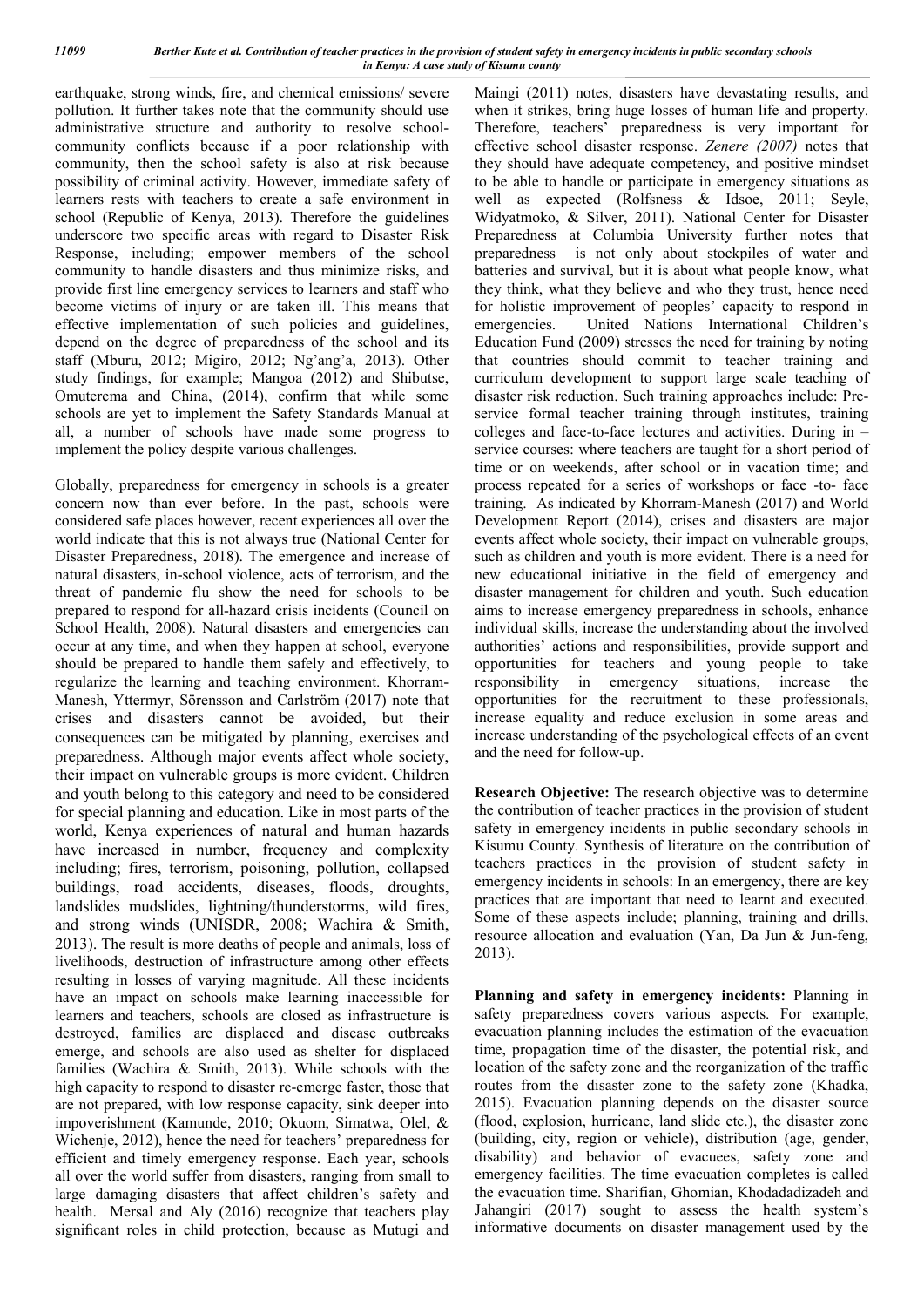decision- makers through qualitative research. Valid checklists and data extraction forms were used for data collection, and analysis done through the process of Content Analysis. The most mentioned strategies were related to disaster preparedness organizational structure, resource planning mobilization, and strategies on evaluation, vulnerability assessment, and disaster response mechanisms. According to the findings of that study, strategic planning was key. They concluded that more attention should be paid to disaster strategic planning in terms of mission and vision of the organizations in disaster preparedness, helping the organizations prepare and respond better in disaster. Their study focused on organizational preparedness, however the present study focused on individual preparedness among teachers. Mudavanhu (2014) carried out a study which focused on analyzing school children's specific vulnerabilities to flood disasters that need to be taken into account in policy development. Basically, the study was addressing floods as hazard. Using both qualitative and quantitative data, he provided an overview of flood disasters and their potential effects on children's access to quality education in Zimbabwe. Other than indicating the loss caused by floods in his findings like; loss of learning hours, loss of qualified personnel, outbreak of waterborne diseases, high absenteeism and low syllabus coverage leading to children's poor academic performance, his findings further supports the essence of planning and adaptation of preparedness strategies to ensure that the risks specific to school children are addressed. Other than floods, the study did not cover other hazards that hinder children's safety and how teachers are prepared to mitigate their impacts.

On the other hand, Adenakan *et al*. (2016) carried out a descriptive, cross-sectional study whose aim was to assess the knowledge, attitude, and practices of emergency personnel at two tertiary hospitals in Lagos with regard to emergency management and preparedness. Regarding knowledge; they discovered that less than half of the participants had good knowledge of emergency preparedness and planning. However, on practice, only 35.1% of the respondents knew that emergency drills were done in their respective hospitals. They concluded that there was an overall deficiency in the respondents' knowledge of emergency preparedness. Their attitude was good and acceptable, but their practices in terms of the frequency of emergency drills and the frequency of regularly updating the emergency plans were grossly inadequate. This study finding showed that little effort was put on development and updating of plans among teachers. This is one of the areas that were identified as a gap in this study for further investigation.

**Training and drills and safety in emergency incidents:**  When tasks are assigned to staff with relevant skills and level of competence there is improved performance, hence the relevance of skills training is key to provision of safety. Regular fire and emergency drills for students and staff are vital to ensure that lifesaving skills are practiced and mastered (Cowan, Vaillancourt, Rossen & Elliot, 2013). In a survey study in USA, and using self-administered questionnaires among school administrators, Cowan *et al*. (2013) found that important safety preparedness within departments can be implemented in schools to promote safety as they reduce response time in the event of an emergency. This is because training and drills improve competence and mastery of skills that are required for survival during an emergency.

Similarly, Skryabina, Reedy, Amlôt, Jaye, and Riley (2017) reviewed and summarized published evidence on the effectiveness and benefits of exercises to prepare health emergency professionals for responding to emergencies and disasters. A literature search strategy was designed to identify the relevant publications from four major medical databases, where findings from 86 studies were identified, and a descriptive summary and a thematic analysis done. While that study was focusing on health workers, it findings showed that emergency preparedness exercises were found to be effective (post exercise) at improving participants' knowledge of emergency activities, policies and procedures and improving overall competence and confidence. Other immediate individual benefits included improved perceptions of preparedness and improved understanding of individual roles and roles of partners. In terms of planning, the most commonly reported post-exercise organizational benefits were: identifying gaps or limitations in plans, protocols or procedures and providing opportunities to share lessons. This work underscores the critical role in identifying how specific areas of planning in emergency preparedness is important in preparedness in emergency. Similarly, a study by Cole and Zhuang (2011) on decisions in disaster recovery operations also showed that a successful response and recovery is dependent on knowledgeable, properly trained and located personnel. They knowledge on effective communication between response elements is a crucial component in a stable operation. Cole and Zhuang pointed out that locally trained personnel are instrumental in a successful recovery effort. Their findings show that successful recovery is because the local responders are more familiar with the geography of the area and location of equipment, than external partners. The findings of Merchant, Leigh and Lurie (2010) also confirmed that training programs for emergency responders are critical in preparing them in terms of knowledge and skills required during an emergency response. They note that it is easier for trained responders to quickly identify and allocate appropriate resources in the overall response effort, than those without such training. Results from the study, which they carried out among health care professionals suggests that training enhances greater effectiveness of emergency response efforts, because the knowledge of responders is improved. According to a study by Yan, Da Jun, and Jun-feng (2013), in many parts of China, there is a widespread lack of the knowledge and skills required for emergency preparedness and self-rescue. The study was done in four counties in Sichuan province which were selected for the baseline survey by means of a multistage random sampling method. The findings show that targeted health education and intervention activities, and by popularizing the knowledge and skills in health emergencies, the abilities of citizens to respond to public health emergencies and protect themselves yielded very promising results such as; reduce damage to property, and eliminate unnecessary panic. The study concluded that; after the intervention in Sichuan province, the knowledge and skills of the public to respond to public health emergencies were significantly improved. Secondly that health education interventions should be developed in accordance with geographical features, the educational level of the population, age characteristics, and other factors. Rao and Shenoy (2014) carried out a study to evaluate the level at which the schools and the teachers of Mangalore city were ready to respond to medical and dental emergencies in children. Their findings of the study showed that teachers as well as schools were not prepared to deal with health emergencies arising during school hours.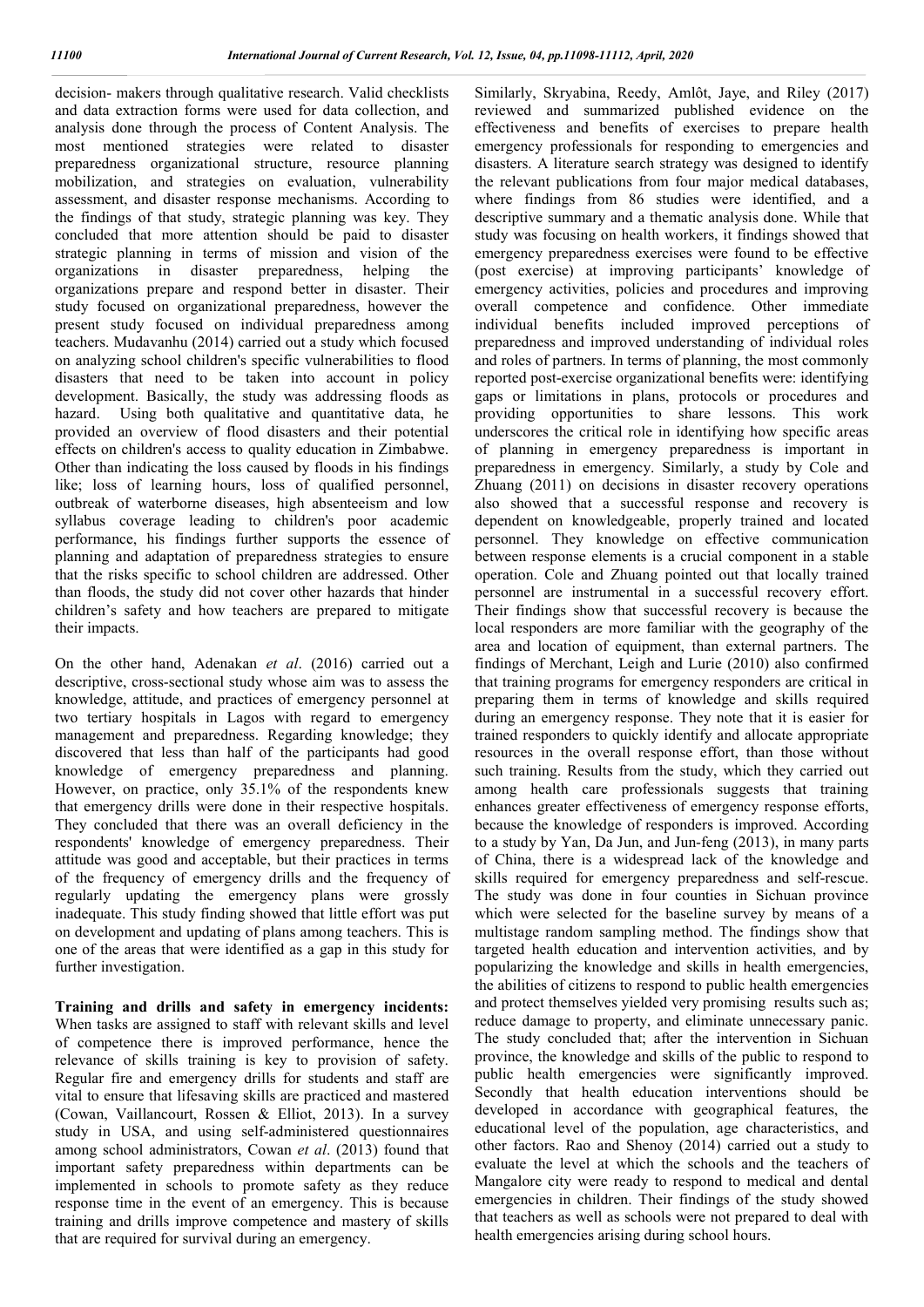A self-administered questionnaire was administered to teachers and heads of the schools. They concluded that it was very necessary for the schools to provide education and training to teachers in order to equip them with knowledge to identify and manage emergencies in school. The training also needs to be reinforced at regular intervals. Like was done in the present study, self-administered questionnaires were used to collect data from teachers and principals. The areas considered in the study by Rao *et al*. were also included in the present study, however they touched on two areas of emergency only, that is; medical and dental. The present study covered a greater scope of emergency such as community conflicts and floods that were not considered by Rao *et al*. (2014). Furthermore the locale of the study was in India, while the present one was done in Kisumu County in Kenya.

On his part, Brown (2008) examined teachers' perceptions of their abilities to effectively respond to crises on their school campuses, with a focus on training on procedures. Participants responded to items about the consistency of practice drills, established emergency procedures and plans, and confidence in their administrators' ability to capably lead in a crisis. Examination of the data showed that teachers report they practice drills in average frequency, with the exception of fire drills which were reported to be practiced in higher frequencies. Teachers did not believe that they were well trained to handle a crisis situation, and could not effectively offer safety at their schools. Further examination of the data confirmed that teachers had more confidence in their principal's ability to respond to a crisis than in their own abilities, teachers didn't have a strong perception of their principal's ability. This indicated that more steps needed to be taken to establish safety plans and consistently practice procedures for all types of crises to enhance teachers' confidence in their ability to respond during a crisis. Given the gap of time in the study, it was of the interest of the present study to establish if similar findings could be unearthed after some passage of time.

According to Raj, Sekar and Kasi (2015), teachers who were provided with training on psychosocial disaster preparedness had better knowledge than those who were not. Their study was aimed at developing psychosocial disaster preparedness among school children by imparting training on psychosocial preparedness to them through trained teachers. Quasiexperimental design was adopted for the study. They concluded that higher the psychosocial disaster preparedness knowledge among teachers, led to better knowledge among children. The study by Raj *et al*. (2015), noted that there was a positive relationship between psychological preparedness of teachers and children in emergency. While the quasiexperimental design adopted in the study varies from the current one, its findings suggest that preparedness knowledge among teachers was influential in preparing children to respond in emergencies, which was a key area of interest in the current study. Lee (2008) examined teachers' perceptions of their abilities to effectively respond to crises on their school campuses. Participants responded to items about the consistency of practice drills, established emergency procedures and plans, and confidence in their administrators' ability to capably lead in a crisis. Examination of the data showed that teachers report they practice drills in average frequency, with the exception of fire drills which were reported to be practiced in higher frequencies. In all, teachers did not believe they were well trained to handle a crisis situation, and

could not effectively offer safety at their schools. This indicated that more steps needed to be taken to establish, and be familiar with safety plans and consistently practice procedures for all types of crises to enhance teachers' confidence in their ability to respond during a crisis. Furthermore, a study by Brudney and Gazley (2009) also revealed that involving volunteer organizations in routine processes of planning and training can help enhance knowledge on overall emergency preparedness for better outcomes. They recognized that a successful response and recovery was dependent on properly trained and located personnel, with adequate knowledge. They reiterated that in such circumstances, effective risk communication between response elements was a crucial component in a stable operation. Kalanlar's (2017) purpose of research was to determine the effects of disaster nursing education on nursing students' knowledge and preparedness for disasters which was conducted within the undergraduate programme of study of a nursing faculty. In this research, "quasi-experimental design pretest-posttest with control group" methods were used, and the study population was final year undergraduate nursing students. Data analysis showed that there was significant increase in the knowledge and preparedness of the treatment group students for disasters, disaster nursing and management, which was relatively higher than those of control group students. It has shown that training can be beneficial in equipping undergraduate students to be effective in the processes of disaster preparedness, response, recovery. The study by Kalanlar (2017) was an evaluative quasi-experimental design, which was a departure from the present study.

Alim, Kawabata and Nakazawa (2015) sought to evaluate of disaster preparedness training and disaster drill for nursing students. Preparedness and preventive measures are needed to reduce the impact of disasters colleges located in Indonesia. The study used pre-test and post-test evaluation of knowledge, observation of skills during disaster drill, and a structured oneto-one interview of participants' responses to the training and drill process. Evaluation scores showed significant improvement on the disaster drill were above 4.0 (on 5-point Likert scale). Interview results showed that most participants responded more positively when they had training and drills, confirming that both activities; training and drill improved the knowledge and ability to provide safety in disaster. Results from the studies reviewed suggest that training and drills are closely linked with greater effectiveness of emergency response efforts and that training of health personnel is positively associated with willingness to volunteer and deploy in the event of a disaster (Devnani, 2012). This is because training facilitates passing of information that increases awareness. Bin Shalhoub, Khan and Alaska (2017) carried out a study to identify and describe the Hospital Disaster Preparedness in major private hospitals in Riyadh, Saudi Arabia. This was carried out through observational crosssectional survey study performed in Riyadh city, Saudi where 13 major private hospitals in Riyadh with more than 110 beds capacity were included in this investigation. Data was collected through a questionnaire with both open ended and closed questions through an interview with key informants in the hospital such as the hospital administrators, emergency managers and/or a member of the hospital emergency preparedness and response committee. Data were recorded via taking notes during interviews and collected through semistructured interviews. The study concluded that most of the weaknesses that hampered response were particularly in the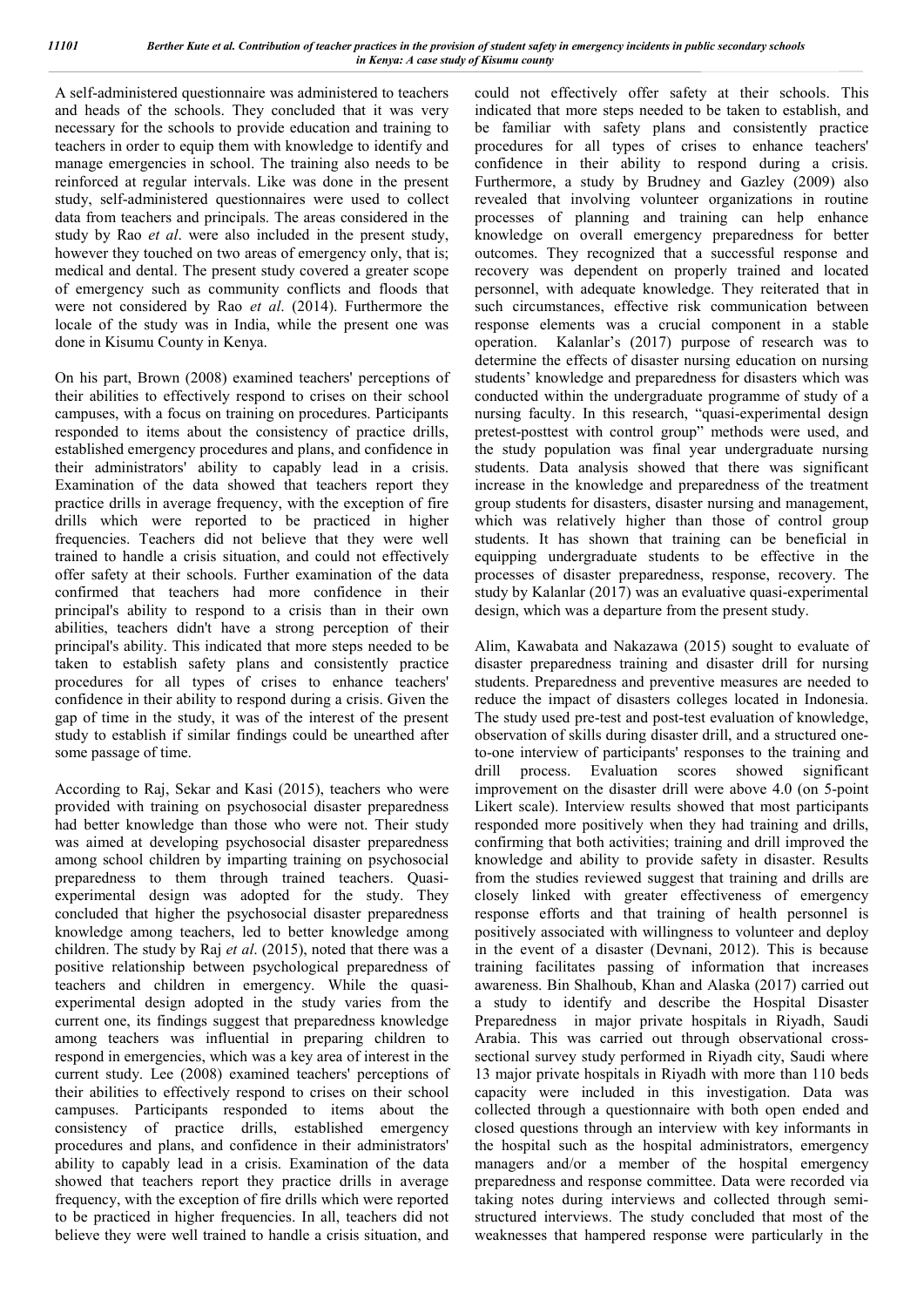education, training and monitoring of the hospital staff to the preparedness for disaster emergency occasion. Few hospitals had conducted an exercise with casualties, few had drilled evacuation of staff and patients in the 12 months preceding the study, and none had any unannounced exercise in the previous year, thus contributed the weaknesses recorded in the study. In the present study, the focus will be in school, unlike in a hospital set-up. Apart from that, interviews were not used in data collection, and quantitative analysis was not done to make conclusions.

According to a study done by Nthenya (2011), drill programs are relevant to ensure safety of students while in custody of teachers. She carried out a cross-sectional study on situational analysis of school safety and school administration in public secondary schools in Kenya. The aim of the study was to assess the capacity of school and school administrators with regard to safety policy implementation. The study concluded that provision of evacuation maps, marking and drills of reporting of assembly points, and training of the school head teacher and deputy head teacher should be accomplished if safety of students are to be accomplished. The focus of was on the practices in the implementation process, and was targeted at school administrators rather than teachers, and how such practices helped teachers to prepared to respond in emergencies.

**Resource allocation and safety in emergency incidents:**  Sinclair (2012) posits that a leader's creative decision making is necessary when there is no protocol for making decisions, such as unpredictable incidents. These are usually decisions that are made on the spur of the moment. Sinclair (2012) affirms that poor decision-making by leaders, hence poor emergency management and insufficient calculation for resource allocation. This could result into a failed emergency response effort due to inadequate resource allocation. Furthermore, organizational training programs for emergency responders are critical to quickly assist them improve their knowledge to identify and deploy appropriate resources in the overall response effort for better outcomes (Merchant, 2010).

Review of literature also shows that availability and effectiveness of facilities and equipment are in key in emergency response preparedness in an organization. A study Morris *et al*. (2016), found that pace of response is then driven by a capacity to identify threats, and sending of necessary and relevant equipment to the scene of emergency. They also noted that even when equipment is available, the responders have significant challenges because of the unfamiliarity of such equipment, or even their level of comfort, in the case of personal protective gear. They recognize that routine activities such as communicating, pushing buttons, and observing surroundings cannot be easily accomplished in protective gear. Finally, they reported that risk communication is important in any emergency. They indicated that it is often extremely difficult to extend the situational awareness in the emergency response system to the frontline responders. For example, Morris *et al*. noted that responders needed to have certain critical information mostly stored in locations or formats prevent that are not readily available during emergency response. These include items like evacuation maps and standpipes for water, in the event of fire incidents. They also noted that, there is also the situation where the facilities and equipment are inadequate or missing altogether. They concluded that all these circumstances of mismatch of resources and information compromises the preparation of responders in an emergency.

In a study by Amri, Bird, Ronan, Haynes and Towers (2016) on Disaster Risk Reduction education in Indonesia, they focused on challenges, and how Disaster Risk Reduction education could be scaled up. Among other findings, they reported that lack of training, lack of knowledge in developing curriculum for disaster education, unclear policies for school to deliver disaster risk reduction education, inadequate personal interest and inadequate budget were some of the challenges in disaster preparedness in schools. While recognizing the importance of resource allocation, the present study further sought to quantify how budgetary allocation contributes to the preparation of teachers in emergency response to provide safety.

Sakurai, Bisri, Oda, Oktari and Murayama (2017) carried out a study whose purpose was to assess the depth of school disaster preparedness and to examine ways for a sustainable approach at public elementary schools in Banda Aceh City, Indonesia. In the 3 step survey, the authors did mapping, conducted interviews and focus groups with school headmasters and teachers. They also collected data from students from four schools. Externally-driven disaster risk reduction activities been massively been implemented to enhance the school disaster safety in the Banda Aceh City, including reconstruction of concrete school buildings, making evacuation route maps and signs, conducting evacuation drills, preparing for teaching and developing learning materials. The findings of the study confirmed that resource allocation, training and drills improve preparedness during disasters. However, he noted that after the external supports ended, there was no continuation by local education agencies and schools. Evacuation information and disaster education curricula and plans had also not been updated, thereby reversing the gains that had been earlier achieved in disaster preparedness. The study thus concluded that resource allocation plays a key role in disaster preparedness. Other than qualitative methods used in the study done by Sakurai *et al*. (2017), the present study also involved the use of questionnaires, hence broadening the sources of data.

Furthermore, findings form a study by Cole and Zhuang (2011) showed that priority of resources should be assigned according to the threat, and suggested that locally trained personnel were instrumental in a successful recovery effort because the local responders were more familiar with the geography of the area than external partners. Similar findings were reported by (Mabasa, 2014). He carried out an evaluative study in Limpopo, in South Africa. The objective of his study was to assess implementation of Safe Schools Programme of the Limpopo Province of South Africa. The findings indicated that poor or inadequate resource and finance allocation is a barrier to implementation of the school safety programmes in Limpopo. Leandri (2011) also recorded findings similar to those of Mabasa (2014). He carried out a study on investigation of safety and security measures at secondary schools in Tswane, South Africa. He found out that funds are needed to install safety gadgets in schools, put security plan policies and procedures and follow on their adherence. Findings by Cole and Zhuang (2011), Leandri (2011) and Mabasa (2014), all confirm the important contribution of resource allocation in providing safety, however the studies were done outside Kenya where prevailing circumstances vary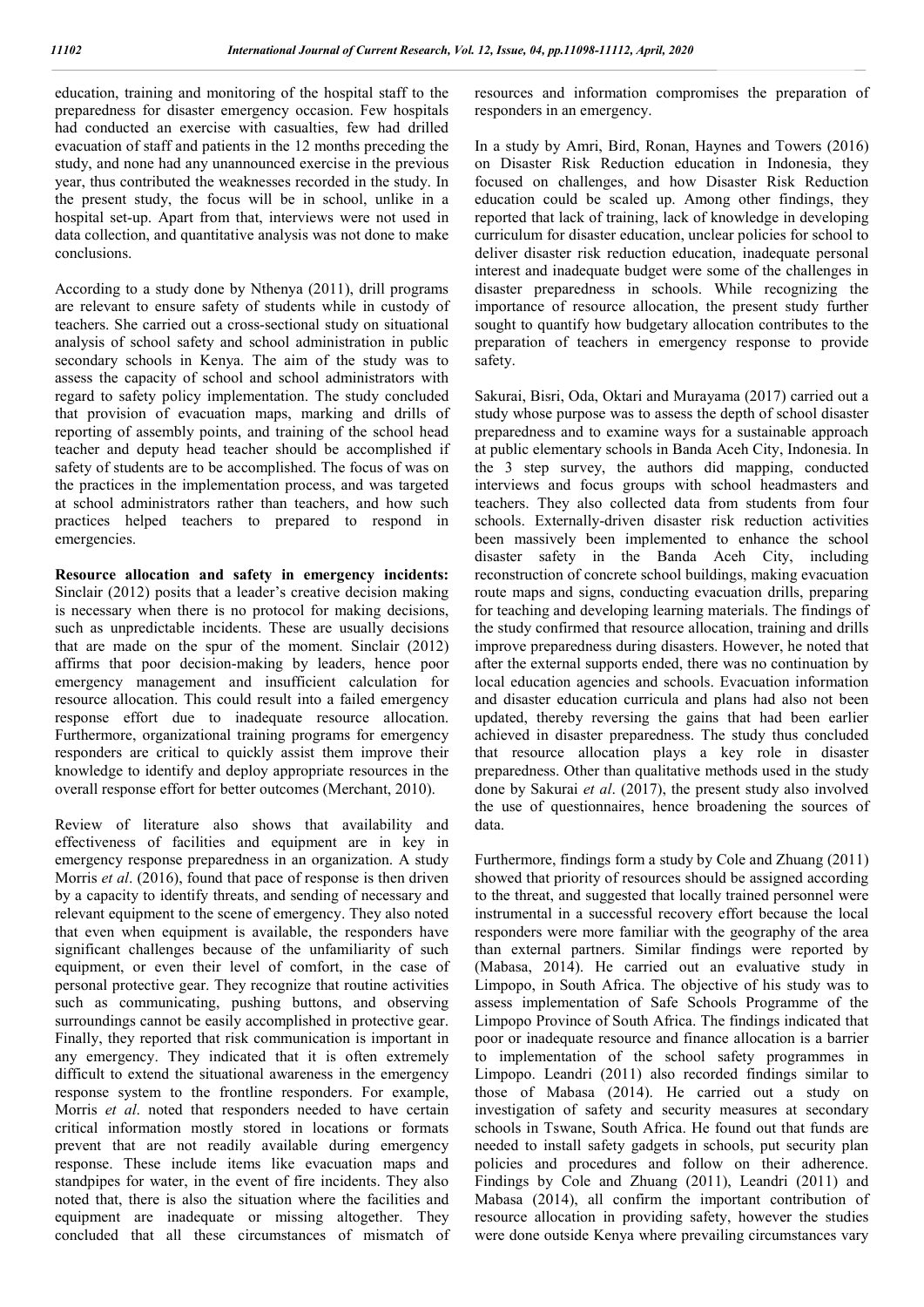from the present study. Equally, only descriptive analysis of data was done in those studies, while the present study went ahead to employ quantitative analysis of data. A study by Ndetu and Kaluyu (2016) sought to establish the factors influencing fire disaster preparedness in primary schools in Makueni County in Kenya. Using multiple regression analysis, the findings showed that fire safety policy knowledge, fire safety guidelines implementation practices and fire safety resources provision. This infers that fire safety support resources allocation and provision affects fire disaster management preparedness in primary schools to a great extent followed by safety policy knowledge, while fire safety guidelines implementation had the least effect. Analysis of Variance indicated a significance level of .009 in the study, which is less than .05 showed that the model was significant in predicting how policy knowledge, guidelines implementation practices and support resources provision influence fire disaster management preparedness in primary schools. Therefore, the study recommended that more emphasis should be put on training of school stakeholders on fire disaster preparedness and allocation of fire safety support resources for combating fire disasters in primary schools. Like was done in the present study, Ndetu and Kaluyu used multiple regression to examine the variables in their study; but its focus was only implementation of policy with regard to fire safety, while the present study had a wider scope focusing on teacher preparedness.

A study by Otieno and Ofulla (2009) also revealed that due to inadequate resource allocation and under-financing, most schools in Kenya had little capacity to handle emergencies like fire, similarly, the findings of a study of selected boarding secondary schools in Kenya, carried out by Maritim, Mwongeli and Barmao (2015) also reported similar findings. They note that the implications of budgetary constraints for safety preparedness, especially in resource allocation is dire. They indicate that not a single school could afford to buy fire extinguishers to be put in all required places. It is notable that the element of funding of safety initiatives is a challenge to schools, yet these facilities that are not in adequate supply in schools are important, especially during medical and fire emergencies. This in turn has an impact on the poor contribution in emergency response because of inadequate resource allocation. The study population was selected boarding secondary schools, which were not identified as public, private or both private and public. The present study identified a gap in this study because the scope considered by Maritim, *et al*. was narrower, looking at selected, and boarding schools only. The present study was thus broader, giving more data on both day and boarding secondary schools, and looked at teacher preparedness rather than implementation of safety policy. Onderi and Makori (2013), in a survey study of schools in Nyamira County, Kenya, confirm that conflicting expectations affects budgetary allocation for school activities. This finding is further reiterated by Kirui, Mbugua and Sang (2011), who carried out a cross sectional survey study on challenges facing Head-teachers in security management in public secondary schools in Kisii County. They report that the budgetary allocation by the Board of Governors, now known as Board of Management on safety and security issues was below 10% of the total school budget. Both studies confirmed that adequate budgetary allocation is important, for effective school functions; Kirui *et al*. (2011) further reiterated the role of a budget in safety provision, however, both studies did not examine how such inadequate budgets contribute to teacher

preparedness in the provision of safety, which was addressed in the present study. These findings are also supported by a study done by Kukali (2013), who sought to establish challenges faced in the implementation of safety policy in girl's boarding secondary schools in Bungoma East District, Kenya. The study employed a survey design. Some of the findings of the study indicated that financial constraints, poor leadership and inadequate community support were major challenges faced in the implementation process. The study concluded that poor allocation and deployment of both financial resources could hamper safety as the required facilities and skills were scanty.

Similarly, Nyakundi, Ngwacho, Monga're, Onguti and Mikuro (2014) did a study whose purpose was to establish why school management was not fully implementing Ministry of Education Safety Standards and Guidelines in Public Secondary schools in Marani District, Kenya. The Government policies, administrative factors, disaster management and emergency facilities exemplify the independent variables while school safety exemplify the dependent variable. The objectives of the study were to: establish the safety situation, outline the main causes of disasters, examine the constraints in the implementation of safety measures and explore major strategies put in place to prevent occurrence of disasters in public secondary schools in Marani District, Kenya. While adopting a descriptive survey design and data was collected using one questionnaire targeted teachers in 28 public secondary schools, stratified, purposive and simple random sampling was used to select the required sample of the study of 49 teachers. Data was quantified using descriptive statistics, while thematic analysis was used to analyze qualitative data. The major findings of the study were the Ministry of Education safety standards and guidelines had not been fully implemented majorly due to inadequate funds and inadequate supervision. The major recommendations therefore were policy makers to follow up, monitor and evaluate safety situation in all educational institutions and provide funds to all schools to enhance disaster preparedness. The study highlighted the importance of adequate financial allocation for school safety. Significantly, the findings by Nyakundi *et al*. underscored the importance of adhering to safety standards and guidelines in schools thus education policy makers and other stakeholders' must come up with plans and guidelines to ensure school safety by preventing losses caused by disasters in schools. The study did not, however, employ the use quantitative methods to interrogate the extent of this contribution, and it also did not focus on the teacher as a responder in the implementation process of safety but rather on the school as a unitary organizational unit.

**Contribution of Evaluation and safety in emergency incidents:** In an attempt to identify strengths and weaknesses of a particular response and enable practical lessons to be learned and applied, Pfefferbaum, Pfefferbaum and Van Horn, (2018) carried out a study to a provide a theoretical foundation for children's involvement in disaster risk reduction activities. The method of their study involved paper reviews and analyses the literature on children's participation, on their developmental capacity to participate, and on disaster risk reduction activities involving children. The results of the study showed that evaluation of such activities yields numerous potential benefits for children, including enhanced personal development and skills, self-efficacy, and interpersonal relationships, and for communities through improved social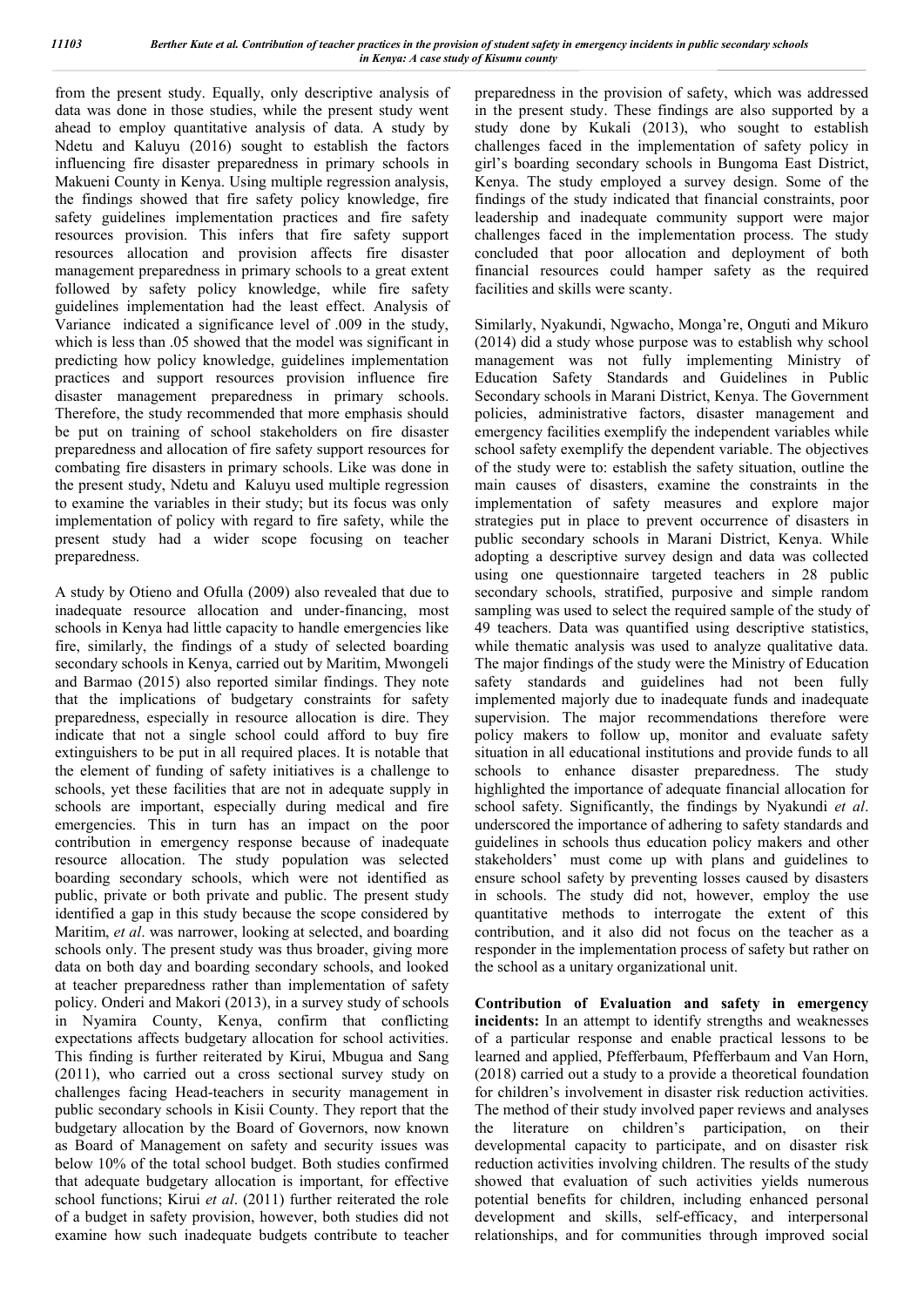connections and networks and disaster preparedness. While this study sought to highlight various areas of benefit of evaluation among teachers, the findings of Pfefferbaum *et al*. like the present study showed the important role of evaluation in preparedness in terms of safety outcomes. With an aim of investigating how training or exercises were assessed in local government emergency management organizations, Sinclair (2012) carried out an investigative review of the resources available to emergency managers across North America and within New Zealand, for the evaluation and monitoring of emergency management training and exercises. The results of the study were compared to those from a questionnaire based survey of 48 similar local government organizations in Canada, USA, and New Zealand, where closed and open ended questions were used, enabling qualitative and quantitative analysis. Other than uniqueness of each organization's training program, and their assessment, they noted that monitoring and evaluation aspect of training has been overlooked in some organizations leading poor preparedness. The study concluded that effectiveness of the training efforts of local government organizations are largely unknown. These results highlight that organizations need to move away from an ad hoc approach to training design and evaluation, towards a more sophisticated and evidence-based approach to training needs analysis, design, and evaluation if they are to maximize the benefits of this training. This study is a clear demonstration of how evaluation as a practice can be used to improve quality of disaster training programme, which can contribute to better outcomes in safety emergencies.

Gossip *et al*. (2017) carried out a study to find out why local health departments often conducted Monitoring and Evaluation work post-disaster, yet many of those efforts failed to improve response procedures. They wanted to explain why Monitoring and Evaluation efforts made by local health departments did not always lead to improved disaster response efforts. The study findings showed that monitoring and evaluation is important in disaster response to support the accurate documentation and assessment of a disaster response. They concluded that enhancement and widespread dissemination of lessons learned and facilitate inter-agency learning, could lead to increase commitment to improvement processes in emergency response. Supporting such findings, Xaba (2014), reports that one of the most ignored administration aspects of school safety is documentation and evaluation, yet they are crucial to planning and safety response. Xaba (2014), carried out a study with an aim of examining effectiveness of safety measures at public schools in South Africa. The study interrogated various issues like; whether there were incident registers where all disruptions and safety violations were recorded, evaluated and finally shared with relevant segment of school community. The study indicated that the incident register was important because it helped the school administration to monitor safety threatening trends and know when and where to focus on before such incidents occur; and also to evaluate practice gaps in safety response that need to be addressed. Like the present study, the former study notes the importance of monitoring and evaluation for safety in schools. However, the study sample considered in the study was small, and the focus of the study was also on effectiveness of safety measures, rather than preparedness the teacher in provision of safety. Notable departure of present study from the ones reviewed on aspects of preparedness, namely knowledge, attitude and practices, is that it had three different categories of respondents other than teachers only.

Furthermore, unlike the studies done previously, Sub County Quality and Assurance Standards Officers were not included in any of those studies. While some of the studies were carried out in schools, most of the respondents in study population did not consist of teachers in a secondary school set up, as was done in this study. Additionally, only questionnaires were used, while in the present study, in-depth interviews were used to get a deeper understanding on emergency response preparedness. Finally, some studies were done in settings outside the school, hence the need to carry out this study.

#### **Conceptual framework**

This study was guided by conceptual framework (Figure 1) which helps to give a clearer understanding of relationships of the variables indicated. Leeds and Ormrod (2005) note that in the absence of a theory that can precisely explain the basis of a given study, then available literature can be used to formulate a conceptual framework. This presupposition is based on Grounded Theory developed in the early 1960s by Barney Glaser and Anselm Strauss, whose aim is to understand reality from the conception or meaning people hold about a certain context or object, so as to generate knowledge, improve understanding and provide a meaningful guide for action (Creswell, 2014). It allows investigation extraction meaningful aspects from social actors' experiences, which permits researchers to link theoretical constructs and intensify the expansion of knowledge. Grounded Theory helps in the development of a conceptual model that explains the phenomenon under study and which will enable the researcher to develop and relate concepts with one another (Dantas, Leite, Lima & Stipp, 2009). This approach was considered relevant to the study because it allows a researcher to develop concepts about the world of peoples' lives by it permitting one to reach a conclusion that can be generalized. Furthermore, allows a researcher to construct theoretical concept based on collected data on a given reality, and employs a sampling technique, which allows the researcher to search for data in places or through the testimony of people who have knowledge about the object of study.



#### **Figure 1. Conceptual Framework showing Contribution of Teacher Practices in the provision of Student Safety in Emergency Incidents in schools**

Two types of variables were used in the conceptual framework; independent variables and dependent variable. Studies by Devi and Sharma (2015), Alharbi *et al*. (2016), and Menon, Pathrose and Priya (2016), showed that unless a responder had the requisite and relevant knowledge, correct attitude, and experience of certain safety practices, to be able to provide safety during an emergency. In demographic factors aspects such as age, sex and family status, level of income, previous exposure, years of job experience, race, level of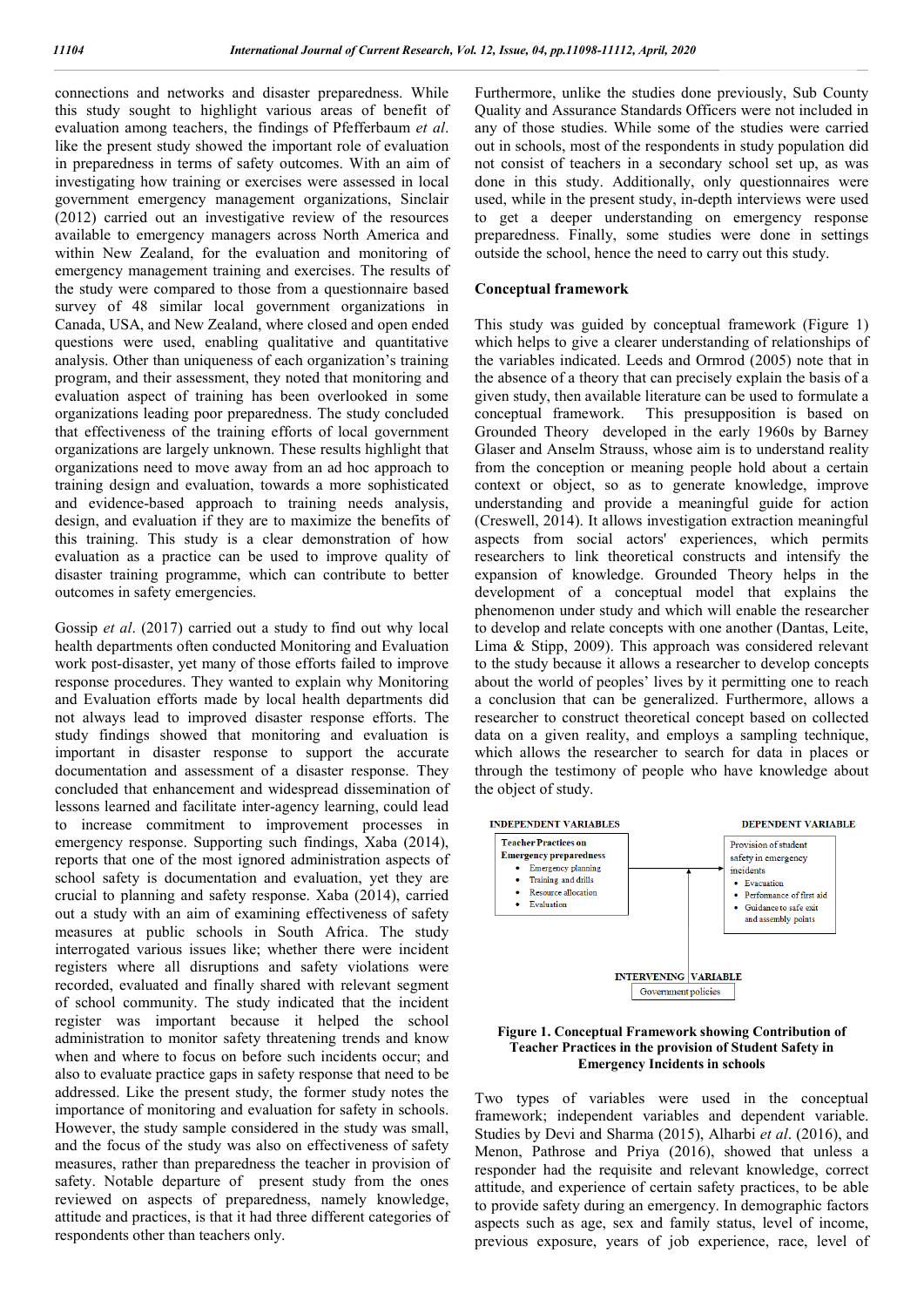education or educational attainment were important as background factors in emergency preparedness and response (Ganpatrao, 2014; Reese *et al*., 2012; Negradas-Varona, Man, Bolla, Bolinget & Illab, 2017). The studies showed that the demographic factors will influence the extent to which one can comprehend, appreciate, internalize information and skills related to; and react in a situation where there is a threat to safety. On the basis of relevance to this study; age, sex, level of education, years of experience and marital status will be interrogated to understand how they relate to preparedness in provision of safety. The independent variable is emergency response to student safety as indicated in Figure 1. It is influenced by level of teachers' preparedness. In a case where teachers are not well prepared, then students' safety is at risk. Aspects of emergency practices considered include; Emergency planning, training and drills, resource allocation and evaluation. Intervening variable is government intervention. In this study, the school safety management is the key government policy document because it spells out guidelines in disaster response preparedness. It identifies the areas of concern in preparedness, the expected levels of competency and skills preparation, as well as planning and evaluation in order to attain student safety. While the government is responsible giving guidance, challenges arise especially because allocation and late remittance funds which compromises timely training of teachers, exercises and drills, as well as acquisition of safety equipment. It is against the background of school safety manual that the contribution of attitude is interrogated in the study.

## **RESEARCH METHODOLOGY**

The study adopted descriptive research design. The study population was 42 principals, 324 teachers, and 6 Sub County Quality Assurance and Standards Officers. Purposive sampling was used to select principals while teachers and were selected by saturated sampling from the respective schools of selected principals, and in the county under study. Study sample was 37 principals, 299 teachers and 4 Sub County Quality Assurance and Standards Officers. Questionnaire and interview schedule for Sub County Quality Assurance and Standards Officers, were used to collect data. Piloting was used to establish reliability of instruments; 5 principals, 25 teachers and 2 Sub County Quality Assurance and Standards Officers were included in piloting. Test-retest was used to determine reliability of the questionnaires, and Pearson's r was used at pvalue of 0.05. Reliability co-efficient of 0.86 and 0.81 were attained for teachers' and principals' questionnaires, respectively. Validity was determined by experts in Educational Administration and Policy studies. Quantitative data was analyzed using mean, t-test, correlation and regression while qualitative data was coded, transcribed and organized thematically.

## **RESULTS**

**Return Rate:** The return rate of the principals' questionnaire was 32 (86.5%) and teachers questionnaire was 270(90.3%). According to Mugenda and Mugenda (2003) the questionnaire return rate of 70% and above is good for analysis of the findings of the student and therefore in this case since the return rate were above 70%, analysis of data proceeded.

**Demographic Characteristics of Respondents:** The demographic characteristics of the respondents described in this study were: sex, age, highest academic qualification, teaching experience, and teaching experience in current school. The descriptions are presented in Tables 2-5. Equally, Table 3 indicates that the sampled teachers distributed amongst all the age groups of respondents considered in the study. The highest representation of 114(42.2%) is in the age bracket of 21-30 years. However, the principals only spread within the age brackets 41-50 and 51-60 with the majority representation at 19 (59.4%) compared to 13(40.6%) respectively. Similarly, Table 4 showed that majority of teachers 221(81.9%) and principals 20(62.5%) who participated in the study had Bachelor of Education degree qualification. Table 5 shows that the most teachers 123(45.6%) were having 1-5 years of experience in teaching while a majority of principals 18(56%) were in the age bracket 21-30.

**Research Question:** The research question responded to was: What is the contribution of teacher practices in the provision of student safety in emergency incidents in public secondary schools in Kisumu County Kenya? Teacher practices were presented in four sub-themes namely; Development and updating of plans, training and drills, resource allocation and evaluation. The response to this research question by teachers in public secondary schools was presented in Tables 6 to 9 which gave the mean ratings and t-test results. Table 6 shows that the mean ratings of teachers (2.87) and principals (2.84) on periodic testing, review and updating of emergency plans, and with an overall mean rating of 2.87was not significantly different(t (300) = 0.157, p > .05). Similarly, Table 6 indicates that the mean ratings of 3.07 and 3.09 for teachers and principals respectively on communicating response plans to the stakeholders, and with an overall mean rating of 3.07 had no significant difference (t  $(300) = 0.140$ , p $> 0.05$ ) between.

Equally, Table 6 indicates that the teachers' and principals' mean ratings of 2.97 and 2.81 respectively on regular collaboration and consultation with external response teams or emergency service providers, and with an overall mean rating of 2.95 had no statistically significant difference (t (300)  $=0.781$ , p $> 0.05$ ). Thus, teacher practice on regular collaboration and consultation with external response teams or emergency service providers moderately contributed in the provision of student safety in emergency incidents. In overall, the mean ratings for teacher practice on developing and updating plans were; 2.97 and 2.92 for teachers and principals respectively, with an overall mean rating of 2.96. There was no significant difference (t (300) = 0.474,  $p$  > 0.05) between the mean ratings of teachers and principals. Table 7 indicates that the mean ratings for teachers (3.04) and (2.75) for principals on incorporating lessons learnt from emergency response drills and exercises, and an overall mean rating of 2.91 was not statistically significant difference (t  $(300)$  =1.418, p>.05). Similarly, Table 7 shows that mean ratings for teachers and principals at 2.84 and 2.88 on training emergency responders had an overall mean rating of 2.85. The mean rating between teachers and principals was not significantly different (t (300) =-0.147, p>.05). This implied teacher practice on training emergency responders moderately contributed in the provision of student safety in emergency incidents. Table 7 also shows that the teachers' mean rating was 2.89, principals' mean rating 3.06 and the overall mean rating was 3.01. The mean ratings between the teachers and principals showed no statistically significant difference (t  $(300) = -0.845$ , p>.05). This implied that teacher practices on incorporating lessons learnt from previous emergency incidents moderately contributed in the provision of student safety in emergency incidents.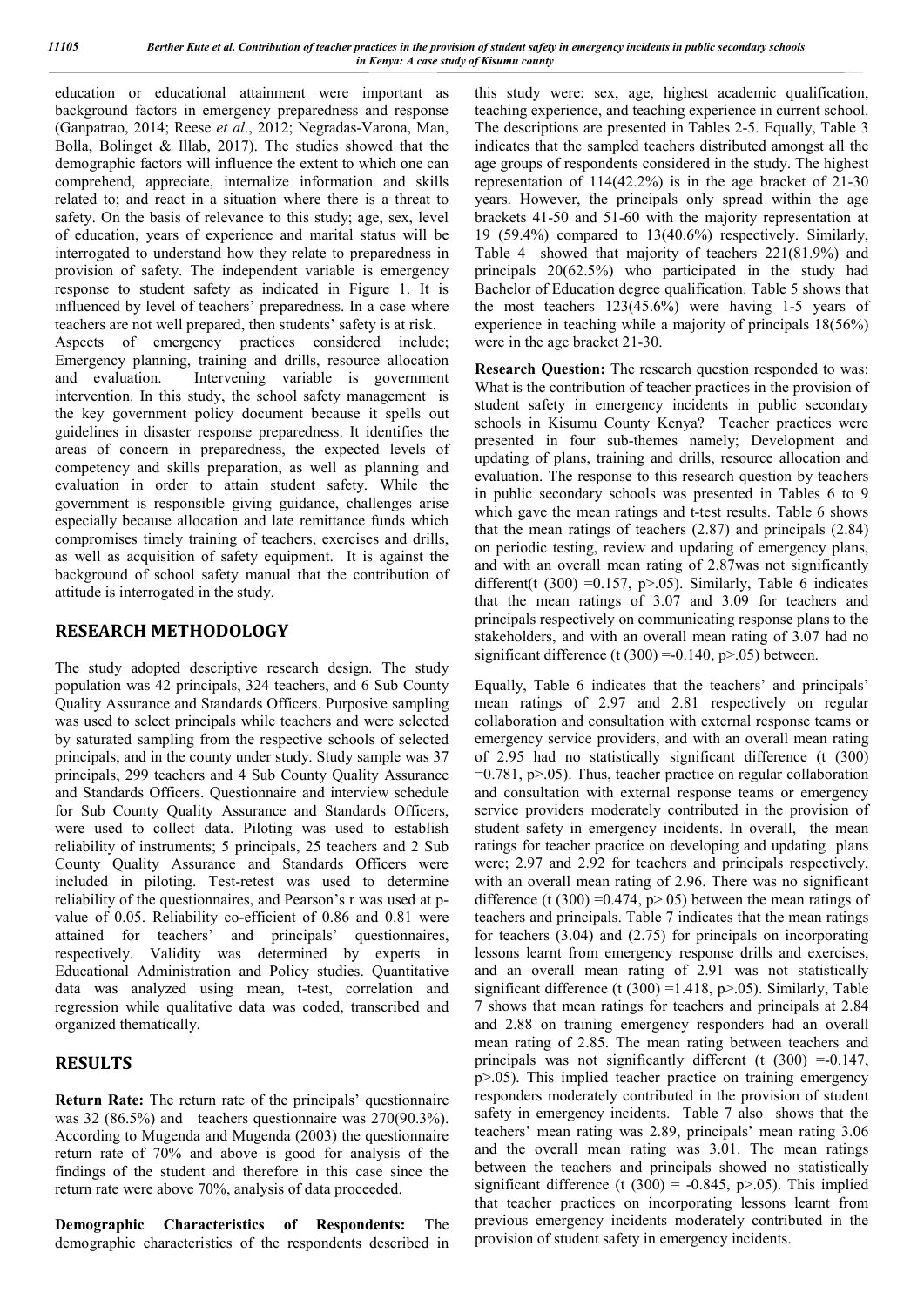On emergency trainings and drills, Table 7 indicates the mean ratings for teachers (2.92), principals (2.90), and an overall mean rating at 2.92. These findings showed no significant difference (t  $(300) = 0.263$ ,  $p > .05$ ) between teachers and principals mean ratings. Therefore, teacher practice on trainings and drills moderately contributed in the provision of student safety in emergency. Table 8 shows the teachers' mean rating of 3.06 and 2.69 for principals' on allocation of resources in an emergency incident and an overall mean rating of 3.02. These mean ratings showed no statistical significant difference (t  $(300)$  =1.841, p>.05). This meant that the teacher practices of allocation of resources moderately contributed in the provision of student safety in emergency incidents. Similarly, Table 8 indicates that the mean ratings for teachers (2.85) and (2.72) for principals on backup staff available during crisis, and with an overall mean rate of 2.84, was not significantly different (t  $(300) = 0.648$ ,  $p > 0.05$ ). Therefore, teacher practice on backup staff available during crisis moderately contributed in the provision of student safety in emergency incidents. However from the overall rating, contribution of back up staff has a lower moderate rating to all other safety activities. There is a possibility that most teachers were involved in providing safety all at once, and that back up element has less attention during an emergency. Furthermore, Table 8 shows the mean rating of teachers at 2.95, principals' mean rating at 2.84 and overall mean rating at 3.02, on identification of tasks in crisis. The test analysis indicated no statistical significant difference (t  $(300) = 0.433$ , p>.05) between teachers and principals mean rating. This implied that teacher practice on identification of tasks in crisis moderately contributed in the provision of student safety in emergency incidents. Table 8 also shows that the mean ratings for teachers and principals at 2.88 and 3.00 respectively, on matching tasks to resources available from the identified participants had an overall mean rating of 2.87.There was no significant difference  $(t (300) = 0.991, p > 0.05)$  between the teachers' and principals' mean ratings. This implied teacher practice on matching tasks to resources available from the identified participants moderately contributed in the provision of student safety in emergency incidents. In general, Table 3 shows that the mean ratings of teachers 2.95 and 2.84 for principals on emergency resource allocation, with an overall mean rating of 2.94 had no significant difference (t  $(300)$  =1.109, p>0.05) between the mean ratings. This meant the teacher practice on resource allocation moderately contributed in the provision of student safety in emergency incidents.

Table 9 shows that the mean ratings of 3.05 and 3.13 for teachers and principals respectively on evaluation of incidents, and with an overall mean rating of 3.06 had no significant difference (t  $(300) = -0.366$ , p>.05) between them and hence meant that teacher practice on evaluation of incidents moderately contributed in the provision of student safety in emergency incidents. Table 9 also indicates that the mean ratings of teachers at 2.89 and principals at 2.81, and with an overall mean rating of 2.88 on evaluation of options for hazards management implied no significant difference (t (300)  $=0.379$ ,  $p>0.05$ ). Hence, teacher practice on evaluation of options for hazards management moderately contributed in the provision of students' safety in emergency incidents. In addition, Table 9 shows that the mean ratings of 3.13 and 2.91 for teachers and principals respectively, and with an overall mean rating of 3.10 on evaluation of hazards that may result in emergency situation was not significantly different (t (300)  $=1.120$ , p $> 0.05$ ). This meant teacher practices on evaluation of hazards that may result in emergency situation moderately contributed in the provision of student safety in emergency incidents. Finally, teacher practice on evaluation had the teachers' and principals' mean ratings of 3.02 and 2.95 respectively, with an overall mean rating of 3.01 indicating there was no significant difference (t  $(300) = 0.624$ , p>.05) between the mean ratings of teachers and principals. This signified that teacher practices on evaluation moderately contributed in the provision of student safety in emergency incidents.

## **DISCUSSION**

The study had both gender represented and would also help in understanding teacher preparedness since gender defines roles, behaviors, activities and attributes that a society considers appropriate in an emergency situation. In other comparisons have shown that there are statistically significant only for the associations between gender and the score for response practices (Mahdaviazad, & Abdolahifar, 2014) making gender representation a vital one in this study. Age was considered because it relates to how people respond to risk-related messages, and as a result determines responsiveness and emotional resilience. For instance, older people are considered more emotionally resilient than the younger people, due to their experience and understanding. On the other hand, younger people are more agile, more physically advantaged to respond faster in an emergency. Strang (2014) confirmed that age contributes to safety in emergency because it influenced decision making on response, and evacuation initiation time. It was thought that educational level could promote preparedness because education enhances individual cognitive skills, psychomotor and access to information. This is especially so when understanding of such competencies are required such as emergency training, development and updating of emergency plans, and evaluation to improve response. Studies have shown that there is a possible correlation between educational attainment and disaster response and preparedness (Negradas-Varona *et al*., 2017). Years of experience imply risk perception and challenges that may have been encountered during the period of service. It may also influence teacher to get more information and knowledge about emergency incidents and as a result; improve on weak areas and implement lessons learnt for better preparedness in the provision of student safety (Taghizadeh *et al*., 2012).

Teacher practice on periodic testing, review and updating of emergency plans moderately contributed in the provision of students' safety in emergency incidents. Teacher practice on communicating response plans to the stakeholders moderately contributed in the provision of student safety in emergency incidents. Stakeholders such as parents, Board of Management, teachers, security officers, local administration, play a pivotal role in the planning of school activities by various means, for instance; financing, participation, training among others, hence involving them in planning by sharing information with them can help teachers to improve their level preparedness, hence better safety of learners. Sub County Quality and Assurance Standards Officers noted that the plans in emergency and safety preparedness were of utmost importance to secure safety of learners in emergency. They recognized that while preparedness in planning has not involved all teachers fully, most schools identified teacher representatives to participate in planning for safety through the formation of safety committees within their schools.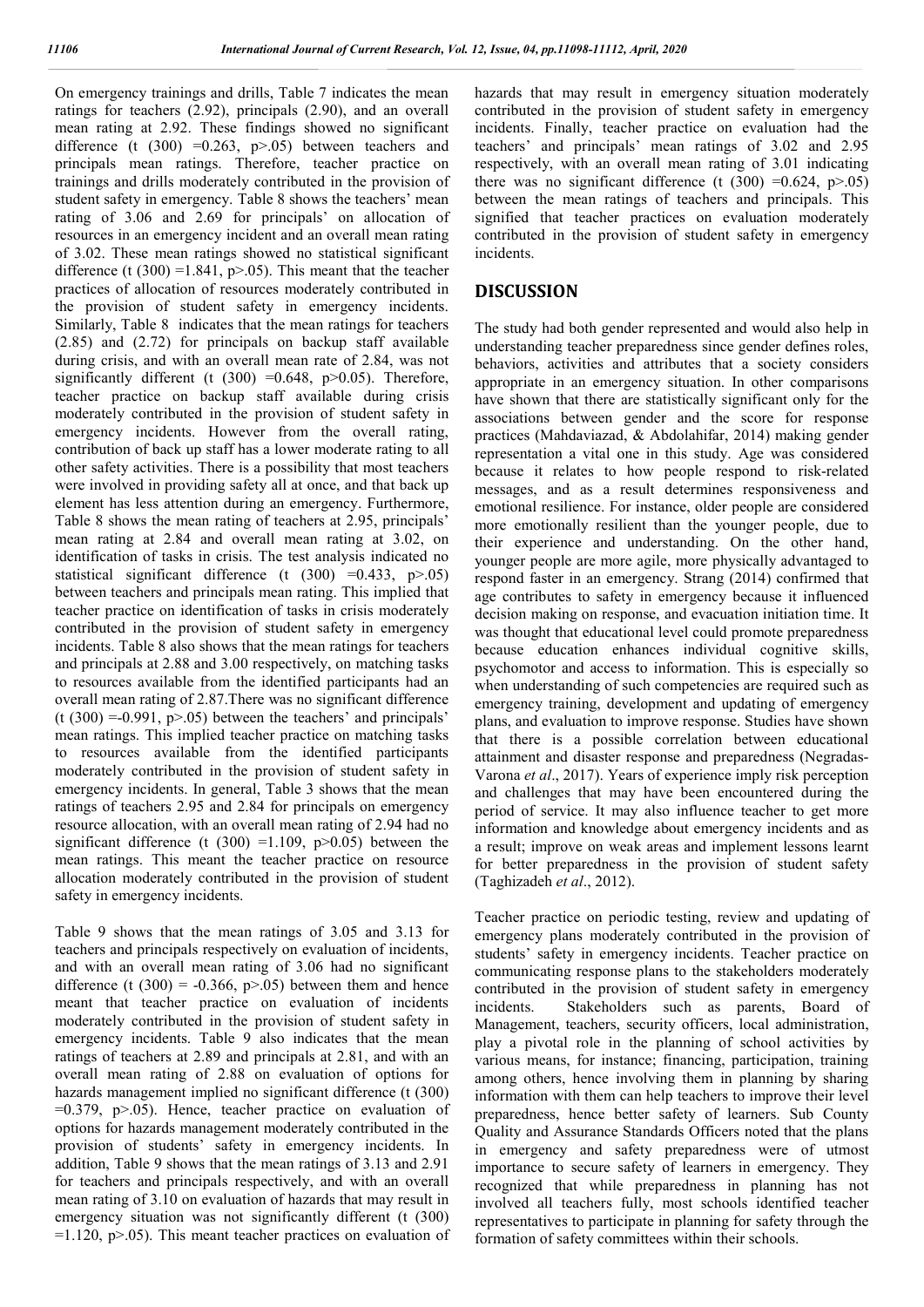| Table 2. Distribution of Respondents based on Gender |  |  |  |
|------------------------------------------------------|--|--|--|
|------------------------------------------------------|--|--|--|

| Respondent | Male |      | Female |      | Total |
|------------|------|------|--------|------|-------|
|            | F    | $\%$ |        | $\%$ |       |
| Teachers   | 188  | 69.6 | 82     | 30.4 | 270   |
| Principals | 21   | 65.6 |        | 34.4 | 32    |
| Total      | 209  | 69.2 | 93     | 30.8 | 302   |

**Table 3. Frequency distribution based on the Age group of Respondents**

|           |     | Teachers      |    | Principals | Total |
|-----------|-----|---------------|----|------------|-------|
| Age       |     | $\frac{0}{0}$ | Е  | $\%$       |       |
| $21 - 30$ | 114 | 42.2          |    | 0          | 114   |
| $31-40$   | 92  | 34.1          |    | U          | 92    |
| $41 - 50$ | 47  | 17.4          | 19 | 59.4       | 66    |
| 51-60     |     | 6.3           | 13 | 40.6       | 30    |
| Total     | 270 | 100           | 32 | 100        | 302   |

**Table 4. Teachers and Principals Academic Qualification Distribution**

| Highest academic Qualification | Teachers |               | Principals |               | Total |
|--------------------------------|----------|---------------|------------|---------------|-------|
|                                | F        | $\frac{0}{0}$ | F          | $\frac{0}{0}$ |       |
| Diploma                        | 22       | 8.1           |            | 6.3           | 24    |
| <b>Bachelors</b>               | 221      | 81.9          | 20         | 62.5          | 241   |
| <b>Masters</b>                 | 26       | 9.6           | 10         | 31.2          | 36    |
| PhD                            |          | 0.4           | 0          | $\theta$      |       |
| Total                          | 270      | 100           | 32         | 100           | 302   |

**Table 5. Teachers and Principals Years of Experience in Teaching**

| Years of Experience |     | Teachers |        | Principals<br>Total |     |
|---------------------|-----|----------|--------|---------------------|-----|
|                     | F   | $\%$     | F      | $\%$                |     |
| 1-5                 | 123 | 45.6     | 0      |                     | 123 |
| $6-10$              | 60  | 22.2     | $_{0}$ |                     | 60  |
| $11-20$             | 57  | 21.1     | 12     | 38                  | 69  |
| $21 - 30$           | 22  | 8.1      | 18     | 56                  | 40  |
| $31-40$             |     | 3.0      |        | h                   | 10  |
| Total               | 270 | 100      | 32     | 100                 | 302 |

**Table 6. Contribution of Teacher practices on developing and updating of plans in the provision of student safety in emergency incidents (Teachers, n=270 and Principals, n=32)**

| Aspects of teacher practice on developing and updating of plans | Respondent      | Mean Rating | Overall Mean | t-test                  |
|-----------------------------------------------------------------|-----------------|-------------|--------------|-------------------------|
|                                                                 |                 |             | Rating       |                         |
| Periodic testing, review and updating of emergency plans        | Teachers        | 2.87        | 2.87         | $t(300)=0.157$ , p=.875 |
|                                                                 | Principals      | 2.84        |              |                         |
| Communicating response plans to the stakeholders                | Teachers        | 3.07        | 3.07         | $t(300)=0.140, p=.888$  |
|                                                                 | Principals      | 3.09        |              |                         |
| Regular collaboration and consultation with external response   | <b>Teachers</b> | 2.97        | 2.95         | $t(300)=0.781$ , p=.435 |
| teams or emergency service providers                            | Principals      | 2.81        |              |                         |
| Teacher practice on developing and updating of plans            | Teachers        | 2.97        | 2.96         | t(300)=0.474, p=.636    |
|                                                                 | Principals      | 2.92        |              |                         |

**Interpretation of Mean Rating:** 1.00-1.44=Very Low 1.45-2.44= Low

This action shows schools recognize that involvement of teachers in planning is one way of improving safety provision in schools. This study finding agree with the findings of Sharifian *et al*. (2017), who sought to assess the health system's information on disaster management used by the decision-makers despite the fact that their study was done in a different setting, Their findings mentioned strategies which played a vital role to disaster preparedness in an organizational structure, resource planning mobilization, and strategies on evaluation, vulnerability assessment, and disaster response mechanisms.

According to the findings of that study, strategic planning was key to disaster preparedness. They concluded that more attention should be paid to disaster strategic planning in disaster preparedness, helping the organizations prepare and respond better in disaster. Furthermore, Mudavanhu (2014) whose study focused on school children's specific vulnerabilities addressed floods as hazard in Zimbabwe. Other than indicating the loss caused by floods in his findings like; loss of learning hours, loss of qualified personnel, outbreak of waterborne diseases, high absenteeism and low syllabus coverage leading to children's poor academic performance, his

<sup>2.45-3.44=</sup>Moderate

<sup>3.45-4.44=</sup>High

<sup>4.45-5.00=</sup>Very High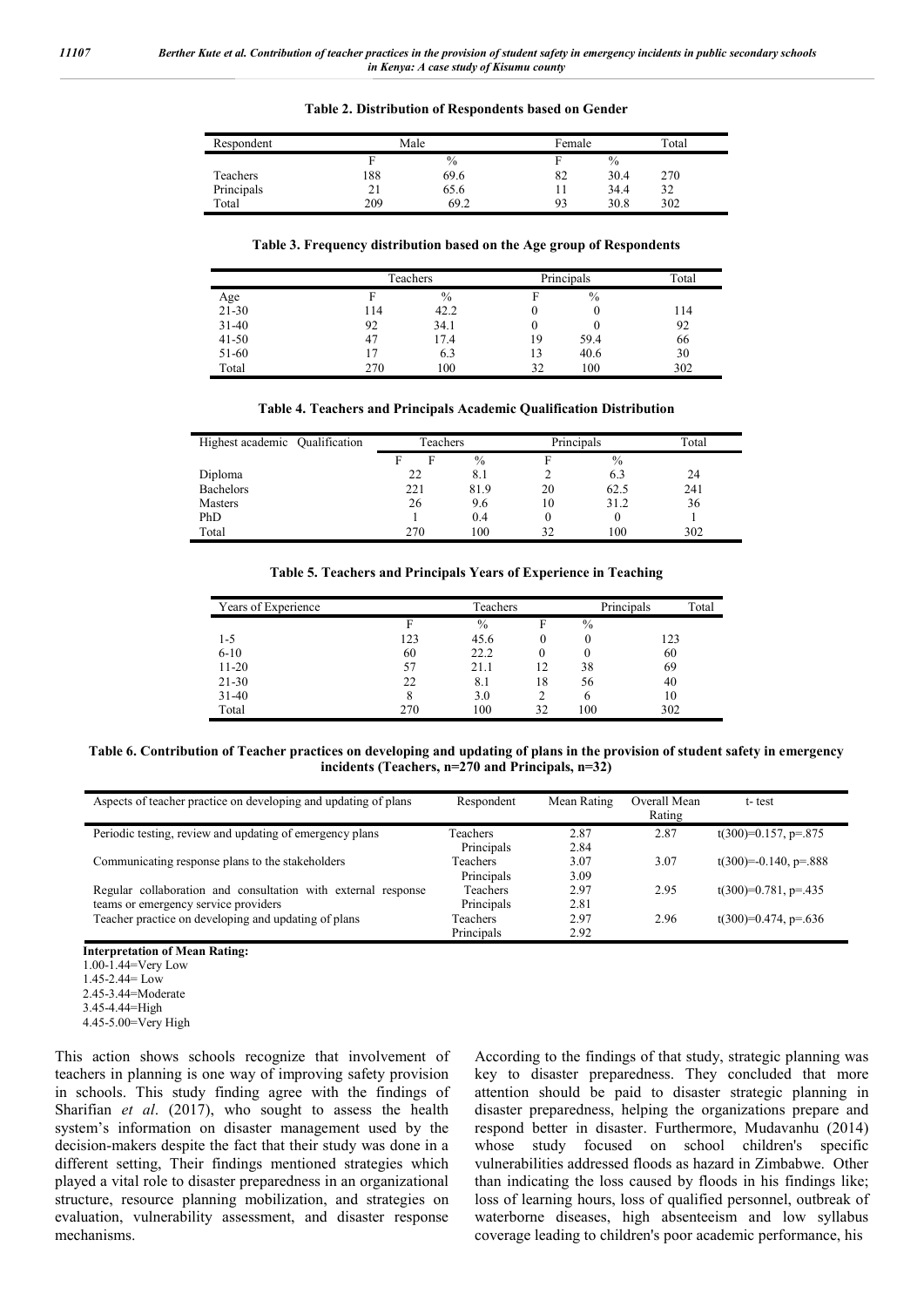#### **Table 7. Contribution of Teacher Practice on trainings and drills in the provision of Student Safety in emergency incidents (Teachers n=270 and Principals n=32)**

| Aspects of Teacher Practice on training and drills                           | Respondent                    | Mean Rating  | Overall Mean Rating | t-test                                           |
|------------------------------------------------------------------------------|-------------------------------|--------------|---------------------|--------------------------------------------------|
| Incorporating lessons learnt from emergency response drills<br>and exercises | Teachers<br>Principals        | 3.04<br>2.75 | 2.91                | $t(300)=1.418$ , p=.157<br>t (300)=1.418, p=.157 |
| Training emergency responders                                                | Teachers<br>Principals        | 2.84<br>2.88 | 2.85                | t $(300)=0.147$ , p=.884                         |
| lessons learnt from previous<br>Incorporating<br>emergency<br>incidents      | <b>Teachers</b><br>Principals | 2.89<br>3.06 | 3.01                | t (300)=-0.845, p=.399                           |
| Teacher practice on trainings and drills                                     | Teachers<br>Principals        | 2.92<br>2.90 | 2.92                | t (300)=0.263, p=.793                            |

1.00-1.44=Very Low 1.45-2.44= Low

2.45-3.44=Moderate 3.45-4.44=High

4.45-5.00=Very High

#### **Table 8. Contribution of Teacher Practices on Resource Allocation in the Provision of Student Safety in Emergency Incidents (Teachers, n=270 and Principals, n=32)**

| Aspects of Teacher Practice on resource allocation      | Respondent      | Mean Rating | Overall Mean Rating | t-test                  |
|---------------------------------------------------------|-----------------|-------------|---------------------|-------------------------|
| Allocation of resources                                 | Teachers        | 3.06        | 3.02                | $t(300)=1.841$ , p=.067 |
|                                                         | Principals      | 2.69        |                     |                         |
| Backup staff available during crisis                    | Teachers        | 2.85        | 2.84                | $t(300)=0.648, p=.518$  |
|                                                         | Principals      | 2.72        |                     |                         |
| Identification of tasks in crisis                       | <b>Teachers</b> | 2.95        | 3.02                | $t(300)=0.433, p=.666$  |
|                                                         | Principals      | 2.84        |                     |                         |
| resources available<br>from the<br>Matching<br>tasks to | <b>Teachers</b> | 2.88        | 2.87                | $t(300)=0.991, p=.327$  |
| identified participants                                 | Principals      | 3.00        |                     |                         |
| Teacher practice on resource allocation                 | Teachers        | 2.95        | 2.94                | $t(300)=1.109$ , p=.268 |
|                                                         | Principals      | 2.84        |                     |                         |

Interpretation of Mean Rating:

1.00-1.44=Very Low

1.45-2.44= Low

2.45-3.44=Moderate

3.45-4.44=High

4.45-5.00=Very High

#### **Table 9. Contribution of Teacher Practices on Evaluation in the Provision of Student Safety In Emergency Incidents (Teachers, n=270 and Principals, n=32)**

| incident<br>Aspects of Teacher Practice on emergency<br>evaluation | Respondent      | Mean Rating | Overall Mean Rating | t-test                      |
|--------------------------------------------------------------------|-----------------|-------------|---------------------|-----------------------------|
| Assessment of drills and trainings                                 | Teachers        | 3.05        | 3.06                | t( $(300) = 0.366$ , p=.714 |
|                                                                    | Principals      | 3.13        |                     |                             |
| Evaluation of options for hazards management                       | Teachers        | 2.89        | 2.88                | t( $(300) = 0.379$ , p=.705 |
|                                                                    | Principals      | 2.81        |                     |                             |
| Evaluation of hazards that may result in emergency                 | Teachers        | 3.13        | 3.10                | t( $(300) = 1.120$ , p=.264 |
| situation                                                          | Principals      | 2.91        |                     |                             |
| Evaluation                                                         | <b>Teachers</b> | 3.02        | 3.01                | t( $(300) = 0.624$ , p=.533 |
|                                                                    | Principals      | 2.95        |                     |                             |

Interpretation of Mean Rating:

1.00-1.44=Very Low

1.45-2.44= Low

2.45-3.44=Moderate

findings further supports the essence of planning and adaptation of preparedness strategies to ensure that the risks specific to school children are addressed. Similarly, Adenakan, Balogun and Inem (2016) carried out a descriptive, cross-sectional study whose aim was to assess the knowledge, attitude, and practices of emergency personnel at two tertiary hospitals in Lagos with regard to emergency management and preparedness agrees with the findings of the present study. It showed that involvement in emergency planning is important to prepare for emergency.

They also noted that frequency of regularly updating the emergency plans were grossly inadequate. They concluded that there was an overall deficiency in the respondents' emergency preparedness and lack of planning led to poor response in emergency, agreeing with the findings of the present study that development of plans is essential in emergency response. Teacher practice on incorporating lessons learnt from emergency response drills and exercises moderately contributed in the provision of student safety in emergency incidents. Drills are used to simulate situations in real life, so that people learn to respond in the event of the actual incident

<sup>3.45-4.44=</sup>High

<sup>4.45-5.00=</sup>Very High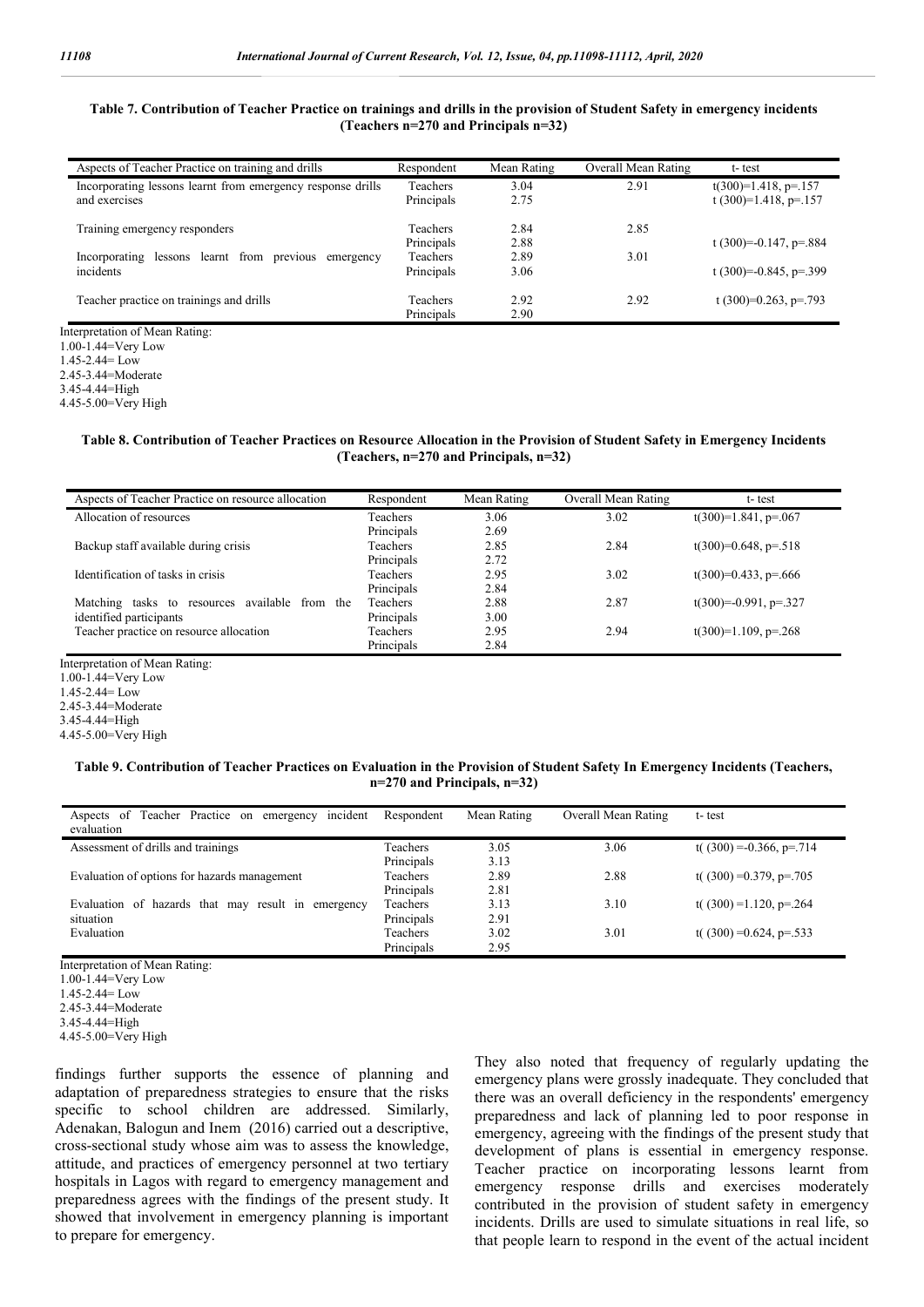occurring, on the other hand, practices involve sharpening skills that are required in response to any incident. The findings from the study show that in the present study they contributed only moderately. The possible gap between what is expected in terms of drills and skills in this study could be a pointer to the possibility that teachers do not have sufficient skills, and that the drills are not done as required. Therefore when an incident occurred, they were only able to moderately contribute because of the deficiencies in the two areas of practice. This is confirmed by the study findings on training of emergency responders which indicated that training of emergency responders moderately contributed to safety. It is through training that skills are imparted for drills to be useful in enhancing provision of safety. Sub County Quality and Assurance and Standards Officer confirmed; "Frequent and school-wide emergency response drills and exercises are very important but a challenge to schools because they have to pay the service providers like St. John's Ambulance for in-house training, but schools try to do whatever they can. What is encouraging is that schools that have had drills and exercises manage safety issues extremely well, not just to ensure safety of students but also to ensure safety of the whole school community. It is my hope that schools make effort to train and drill the school community for better preparedness gains as exemplified in the schools that have had the sessions." According to Sub County Quality and Assurance and Standards Officers, it emerged that debriefing about child friendly schools, issues and reports on safety practices are shared in for a where different institutions and schools and their management are represented.

They affirmed that such meetings have been helpful to schools by improving their plans and strategies and aligning best practices and lessons on safety for future use. They also noted that information shared in such meetings help principals to incorporate teachers in adopting best practices in emergency response. Skryabina *et al*. (2017) reviewed and summarized published evidence from 86 studies on the effectiveness and benefits of exercises to prepare health emergency professionals for responding to emergencies and disasters. It findings showed that emergency preparedness exercises were found to be effective at improving participants' knowledge of emergency activities, policies and procedures and improving overall competence and confidence. Other immediate individual benefits included improved perceptions of preparedness and improved understanding of individual roles and roles of partners. One of the Sub County Quality and Assurance and Standards Officer said; "from what I have seen in several school budgetary plans, and what we see on the ground, because we have the benefit of looking at the school budget, therefore looking at what they have on their voteheads, the level of budg*et al*location on fire is small. Looking at our reports, we have constantly identified it as an area of gap for further improvement for most schools. I would rate it at 4 on a scale of 1-10, slightly below moderate." Like for any school activity which involves processes and equipment, financial and human resources are necessary to enhance safety preparedness. While money is required to purchase, and maintain equipment, as well as to train staff, who are required for actual response during an emergency. The moderate contribution of allocation to provision of safety could be because of inadequate allocation, hence teachers are not fully equipped to provide safety. The slight variation in the ratings of Sub County Quality and Assurance and Standards Officer and teachers could come because the teachers do not have the

exact details on the actual school budgets to be able to rate it with accuracy, however it is possible that from their experience, whatever allocation they have had, has served them fairly well. According to Sinclair (2012) affirms that poor decision-making by leaders, hence poor emergency management and insufficient calculation for resource allocation. This could result into a failed emergency response effort due to inadequate resource allocation. Furthermore, Merchant (2010) also indicated that organizational training programs for emergency responders are critical to quickly assist them improve their knowledge to identify and deploy appropriate resources in the overall response effort for better outcomes. Other studies agree with the findings of the present study that funds contribute immensely in safety in schools. In their studies; Sakurai *et al*. (2017), Morris *et al*. (2016) and Amri *et al*. (2016), found out that budgetary allocation is crucial for in preparing for safety provision, especially; to improve on training, install safety gadgets in schools, put security plan policies and procedures, and follow on their adherence.

Sub County Quality and Assurance and Standards Officer said; "I wish to categorically state that both human and financial resources allocated for provision of safety by some schools is quite dismal, sometimes even totally lacking in their financial allocation. On a scale of 1 to 10, I would rate it at 3. This implies that the process of developing a pool of teachers for emergency back-up is poor. Therefore the contribution of teachers who are on standby for response cannot yield much in cases of an emergency." The idea expressed by the Sub County Quality and Assurance and Standards Officer agrees with those of Sinclair (2012) which affirms that poor decisionmaking by leaders often means poor emergency management and insufficient calculation of funds for emergency. This could result into a failed emergency response effort due to inadequate resource allocation. Similar findings were recorded by Mabasa (2014), who carried out an evaluative study to assess implementation of Safe Schools Programme of the Limpopo Province of South Africa. The findings indicated that poor or inadequate resource and finance allocation is a barrier to implementation of the school safety programmes in Limpopo. Leandri (2011) also recorded findings similar to those of Mabasa (2014). He carried out a study on investigation of safety and security measures at secondary schools in Tswane, South Africa. He found out that funds are needed to install safety gadgets in schools, put security plan policies and procedures and follow on their adherence. This a slight departure from the findings of present study which showed that resource allocation moderately contributed to provision of students' safety in emergency incidents. The difference in mean rating on contribution of allocation and support back up may be due to differences in schools within specific area where the study was carried out. As earlier indicated by response of two Sub County Quality and Assurance and Standards Officers, some schools have fully involved their school community in safety preparedness programmes, therefore their extremely high ratings could have countered the lower ratings in the fewer schools to give a moderate contribution. This finding agrees with that of a study carried out by Ndetu and Kaluyu (2016). They sought to establish the factors influencing fire disaster preparedness in primary schools in Makueni County in Kenya. Their findings assert that resource allocation preparedness is fair and needs to be boosted by policy implementation in schools. Similarly, a study by Onderi and Makori (2013), asserts that there are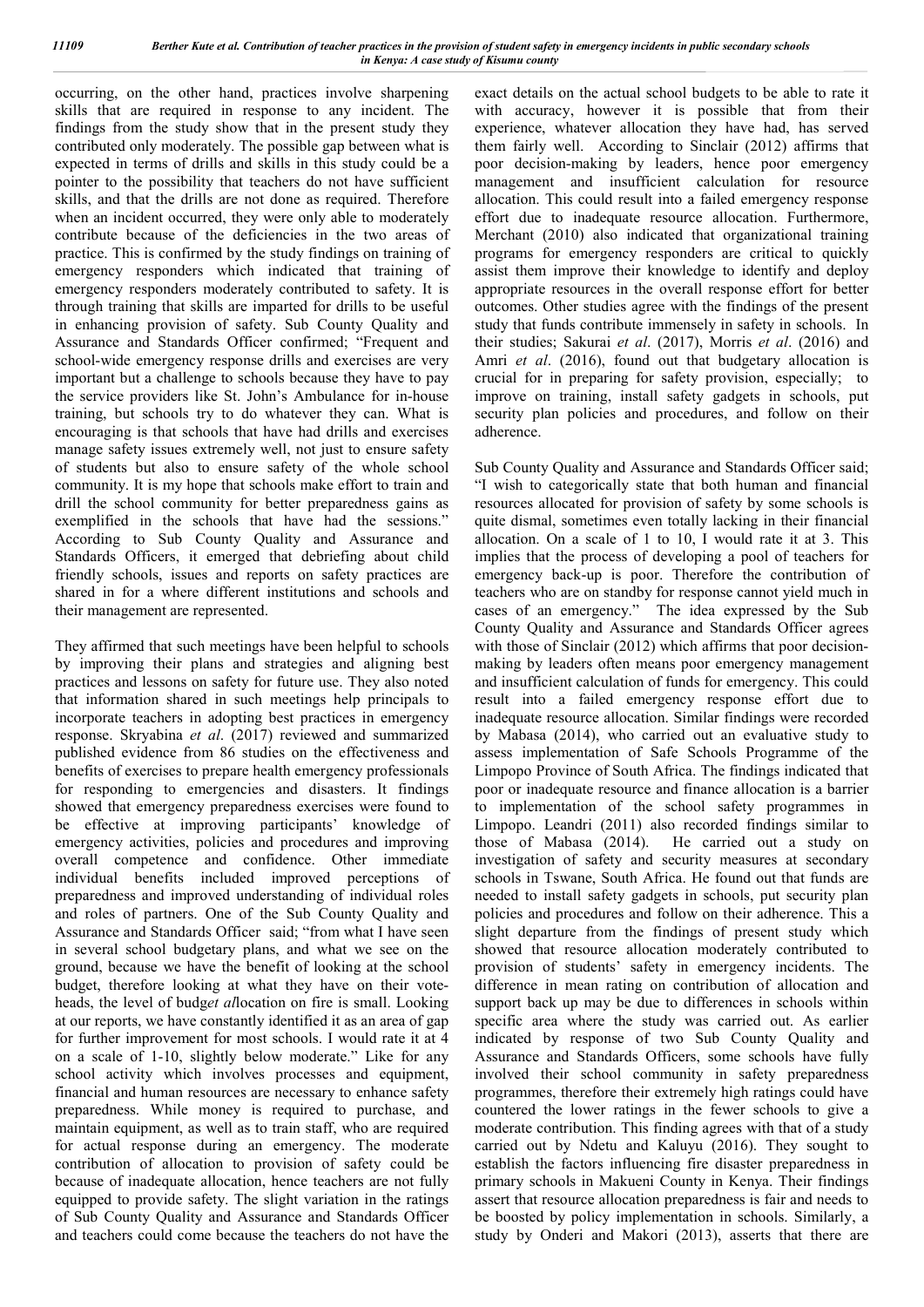several competing activities that are given priority in the process of school budgeting, and this could hamper financial allocation to safety related activities leading to poor preparation teachers, hence poor response to emergency to safeguard well- being of students. According to Sub County Quality and Assurance and Standards Officer, post-event evaluation has been frequently done by the schools in the aftermath of the emergency incidents. He noted that stakeholders were keen to assess how their response worked and where it failed. However, he noted that the implementation of the lessons learnt was still a challenge due to poor financial allocation to such activities. He thus noted that the theoretical approach to evaluation without implementation does not yield much when it comes to response during emergency incidents. While there seems to be a little deviation from the findings in terms of extent of contribution of evaluation, the Sub County Quality and Assurance and Standards Officer recognizes that evaluation can contribute to safety if the lessons are put to practice. Teacher practices on emergency preparedness moderately contributed in the provision of student safety in emergency incidents. Finally, the Sub County Quality and Assurance and Standards Officers noted that schools do not have sufficient funds to enable them to buy or maintain First Aid equipment, and that the more government allocation should help them to enhance this.

### **Conclusion**

On the contribution of teacher safety practices including planning, training and drills, resource allocation and evaluation contributed moderately in the provision of student safety in emergency incidents. In overall, the findings of the study showed that trainings and drills and resource allocation contributed the least of all practices, followed by poor planning, and collaboration and consultation with external response providers.

#### **Recommendations**

With regard to training and drills, this should be carried out more frequently to improve teachers' competence in the provision of student safety in emergency incidents in schools. On resource allocation, the school management should plan for and allocate more resources to improve teacher preparedness in providing student safety in emergency incidents in schools. School management should work towards improving relationship with service providers so as to work as a team with their teachers to improve their preparedness to provide student safety in emergency incidents in schools.

## **REFERENCES**

- Abu-Elseoud, A. R. and Heybah, S. M. 2010. Implementation of an educational training program in first aid For Newly Graduated Nursery School Teachers at Zagazig City, Zagazig. *Journal of Occupational Health and Safety*, 31, 29.
- Achora, S. and Kamanyire, J. K. 2016. Disaster preparedness need for inclusion in undergraduate nursing education. *Sultan Qaboos University Medical Journal*, 161: 15–19.
- Alim, S., Kawabata, M., & Nakazawa, M. 2015. Evaluation of disaster preparedness training and disaster drill for nursing students. *Nurse Education*, *35*1, *25*–31. Retrieved

from http://www.nurseeducationtoday.com/article/S0260- 6917 1400127-0.

- Amri, A., Bird, D. K., Ronan, K., Haynes, K. and Towers, B. 2017. Disaster risk reduction education in Indonesia: challenges and recommendations for scaling up. *Natural Hazards and Earth Systems Science*, *17,* 595-612.
- Azmani, S. N., Juliana, A. M., Idrose, Amin, N.A. and Saudi, A. S. M. 2017. Challenges of communication system during emergency disaster response in Malaysia: A review. *Journal of Fundamental and Applied Sciences*, 94: 890-904.
- Beggs, J. C. 2018. Applications: Disaster communication and community engagement. In Horney, J. Ed., *Disaster Epidemiology: Methods and applications* pp. 163-169.
- *Berry, D. 2012. Who will show up? Estimating ability and willingness of essential hospital personnel to report to work in response to a disaster. Journal of Issues Nursing,* Vol. 17 Issue 2, p1-6.
- Bin Shalhoub, A. A., Khan, A. A. and Alaska, Y.A. 2017. Evaluation of disaster preparedness for mass casualty incidents in private hospitals in Central Saudi Arabia. *Saudi Medical Journal*, *38* 3, 302-306.
- Bradley, D.T., McFarland, M. and Clarke, M. 2014. The effectiveness of disaster risk communication: A systematic review of intervention studies. *PLOS Currents Disasters*. Edition 1.
- Brown, L.L. 2008. *The Role of Teachers in School Safety*. *Dissertations 1200*. Retrieved from http://aquila.usm.edu/dissertations/1200
- Centers for Disease Control and Prevention 2015, September 11.. *Morbidity and Mortality Weekly Report, Influences of Preparedness Knowledge and Beliefs on Household Disaster Preparedness.* Weekly / Vol. 64 / No. 35. Retrieved from the set of the set of the set of the set of the set of the set of the set of the set of the set of the set of the set of the set of the set of the set of the set of the set of the set of the set of the set o https://www.cdc.gov/mmwr/pdf/wk/mm6435.pdf
- Cheruiyot, D. K. & Simatwa, E.M.W. 2016. *Guidance and Counselling services and their influence on students' academic performance in public secondary schools in Kenya: A case study of Bureti sub-county*. Retrieved from http://www.journalera.com
- Ciampi, M.C., Gell, F., Lasap, L. & Turvill, E. 2011. *Gender and Disaster risk reduction: A training pack*. ISBN 9781848149076, UK: Oxfam.
- Cole, J. and Zhuang, J. 2011. Decisions in disaster recovery operations: A game theoretic perspective on organization cooperation. *Journal of Homeland Security and Emergency Management, 8*1*, article 35.* Retrieved from http://www.bepress.com/jhsem/vol8/iss1/35
- Council on School Health 2008. Disaster planning for schools. *Pediatrics, 122*4, 895-901.
- Cowan, K.C. & Rossen, E. 2013. Responding to the Unthinkable: School Crisis Response and Recovery *Phi Delta Kappan, 95*4: 8-12.
- Creswell, J. W. 2014*. Research Design Qualitative, Quantitative and Mixed Methods Approaches* 4th ed.. Thousand Oaks, CA: Sage Publications.
- Department of Defense Education Activity 2011. *Force Protection, Safety, and Security Talking Points for Principals*.
- Devi, A. W. & Sharma, D. 2015. Awareness on earthquake preparedness: A key to safe life. International *Journal of Nursing Research and Practice*, Vol. 2 No. 2:12-17.
- Devnani, M. 2012. Factors associated with the willingness of health care personnel to work during an influenza public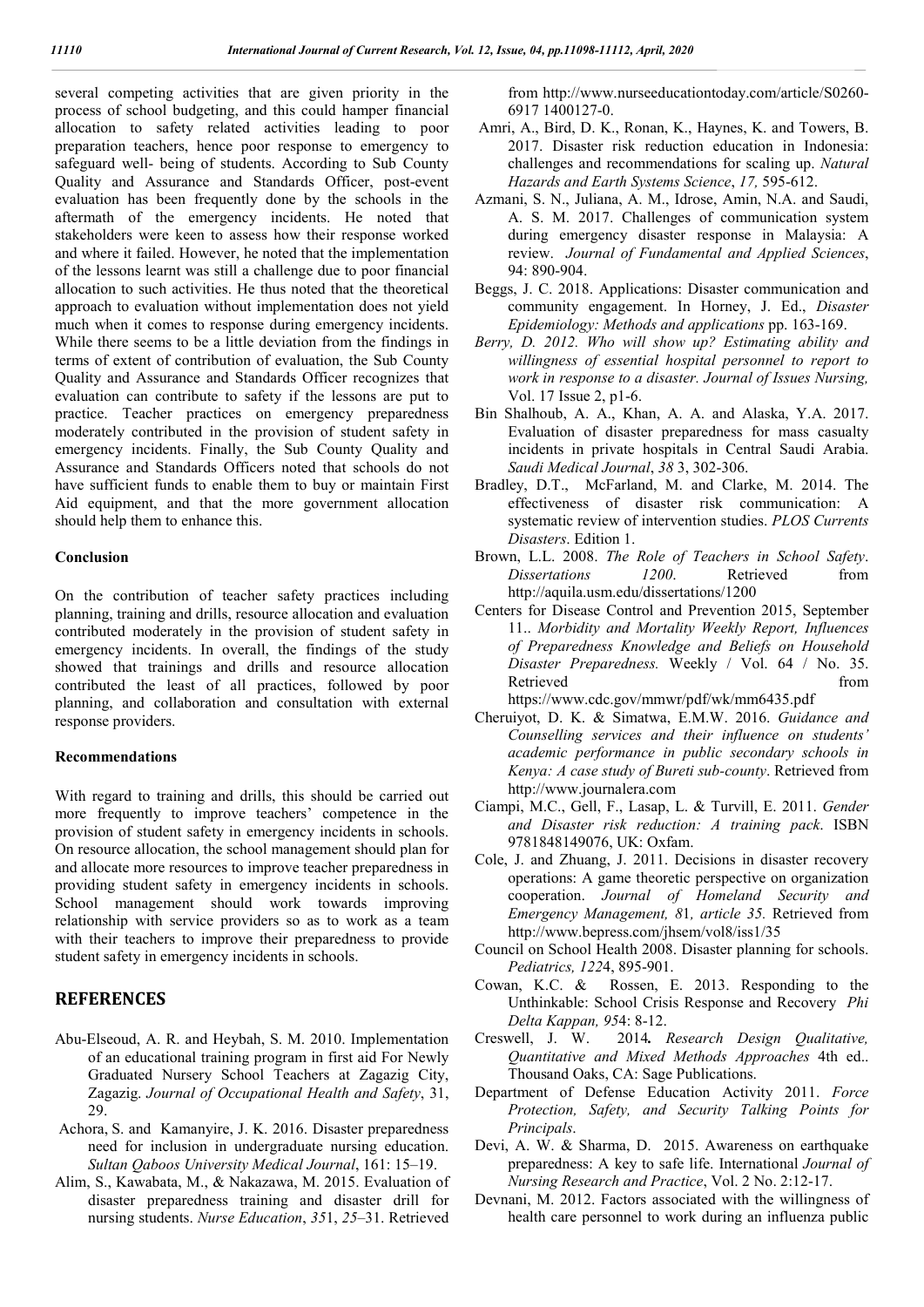health emergency: An integrative review. *Pre-hospital Disaster Medicine, 27*6: 551–566.

- Diedrichs, D. R., Phelps, K., & Isihara, P. A. 2016. Quantifying communication effects in disaster response logistics: A multiple network system dynamics model. *Journal of Humanitarian Logistics and Supply Chain Management, 6*1, 24-45.
- Dilmaghani, R. B. & Rao, R. R. 2009. *A Systematic approach to improve communication for emergency response*. In the proceedings of 42<sup>nd</sup> Hawaii International Conference on System Sciences.doi:10.5194/nhess-2015-344.
- Ersoy, Ş. & Koçak, A. 2015. Disasters and earthquake preparedness of children and schools in Istanbul, Turkey. Geomatics, Natural Hazards and Risk, 7 4, 1307-1336.
- Federal Emergency Management Agency 2009. Personal preparedness in America: Findings from the 2009 Citizen Corps National Survey. Retrieved from www.ready.gov/personal-preparedness-survey-2009.
- FEMA Training n. d: *Communication in an emergency*. Retrieved from https://training.fema.gov/emiweb/is/is242b/student%20m anual/sm\_03.pdf
- Fire Administration National Fire Data Center November, 2014. *Safety issues, Safety articles, products, Safety tips, safety issues community and forums*. Retrieved from www.safety issues.com
- Fraenkel, J. R. & Wallen, N. E. 2009. *How to Design and Evaluate Research in Education* 7<sup>th</sup> ed.. New York: McGraw-hill.
- Frankenberg, E., Sikoki, B., Sumantri, C., Suriastini, W. and Thomas, D. 2013. Education, vulnerability, and resilience after a natural disaster. *Ecology and Society : A Journal of Integrative Science for Resilience and Sustainability*, *18*2: 16-32.
- Ganpatrao, J. S. 2014. Knowledge and practices of school teacher regarding disaster management. *International Journal of Health System in Disaster Management*, *2*, 98- 102.
- Gerdan, S. 2014. Determination of disaster awareness, attitude levels and individual priorities at Kocaeli University. *Eurasian Journal of Educational Research, 55*: 159-176
- Gershon, R. R. M., Magda, L. A., Halley, E. M., Riley, H. E. M. and Sherman, M. F. 2015. Evaluation of knowledge and attitude of school teachers about emergency management of traumatic dental injury. *Journal of International Soc Preventive Community Dentistry, 5*2, 108–113.
- Haghani, M. & Sarvi, M. 2016. Pedestrian crowd tactical-level decision making during emergency Evacuations. *Journal of Advanced Transportation*, *50*, 1870 –1895. doi*.org/*10.1002*/*atr*.*1434
- Kenya Interagency Rapid Assessment 2011. *County Data Fact Sheet*. Retrieved from https://www. humanitarianresponse.info/en/operations/kenya/document /kenya-county-fact-sheets-cra-2011
- Kenya News Agency 2016, July 28. *Principals in Kisumu County meet to strategize on school unres*t. Retrieved from http://kenyanewsagency.go.ke/en/?p=87766
- Kothari, C. R. & Gorg, G. 2014. *Research Methodology: Methods and Techniques* 3<sup>rd</sup> ed.. New Delhi: New Age International Publishers.
- Kukali, A. N. 2009. An Evaluation of the state of fire safety policy implementation in girls boarding Secondary Schools in Bungoma East District, Unpublished M. Ed thesis. Kenyatta University, Nairobi, Kenya.
- Leeds, P. D. & Ormrod, J. E. 2005. *Practical research: Planning and design*. New Jersey: Pearson Merill Hall.
- Li, L., Yu-bo, L., Yan, N., Yan, C., Da jun, T. and Jun-feng, H. 2013. Intervention effects of knowledge and skills of the public to respond to public health emergencies in Sichuan Province, China. *Evaluation Review, 37*2, 140- 157.
- Maritim, J. C., Mwongeli, K. R. and Barmao, C. 2015. Physical infrastructural safeness in public boarding Secondary Schools in Kenya*. International Journal of Education and Research, 3*7, 191-200.
- Masitsa, M. G. 2011. Exploring safety in township secondary schools in the Free State province. *South African Journal of Education, 31*2, 163-174.
- McBryde, C., Penny, W., Weeks, P. and Montgomery, D. 2013. Disaster response leadership: Perceptions of America Red Cross Workers. *International Journal of Leadership Studies, 8* 1: 80-100.
- Merchant R. M., Leigh, J. E. and Lurie, N. 2010. Health care volunteers and disaster response–first, be prepared. *N. English Journal of Medicine, 362*10, 872–873.
- Migiro, A. O. 2012. An assessment of the Implementation of safety standards in public secondary schools in Borabu District, Nyamira County, Kenya Unpublished master's thesis, Kenyatta University, Nairobi, Kenya.
- Mohammad-pajooh, E. & Aziz, K. A. 2014. Investigating factors for disaster preparedness among residents of Kuala Lumpur. *Natural Hazards Earth System Science Discuss Paper, 2, 3683–3709*.
- Morris, A. M., Ricci, K. A., Anne, R. Griffin, Heslin, K. C. and Dobalian, A. 2016. Personal and professional challenges confronted by hospital staff following hurricane sandy: A qualitative assessment of management perspectives. *BMC Emergency Medicine*. doi.org/10.1186/s12873-016-0082-5
- Mudavanhu, C. 2014. The Impact of flood disasters on child education in Muzarabani District, Zimbabwe, Jàmbá. *Journal of Disaster Risk Studies*. *6*1,
- Mugenda, O. M. & Mugenda, A. G. 2003. *Research Methods: A quantitative and qualitative approach.* Nairobi: ACTS press.
- Muttarak, R. & Pothisiri, W. 2013. The role of education on disaster preparedness: Case study of 2012 Indian Ocean earthquakes on Thailand's Andaman Coast. *Ecology and Society, 18* 4, 51.
- Mutugi, M., W. & Maingi, S. G. 2011. Disasters in Kenya: A major public health concern. *Journal of Public Health and Epidemiology, 3*1, 38-42. Retrieved from http://www.academicjournals.org/jphe
- Mwenda, S. 2008. *Safety preparedness of secondary schools in Kyuso District, Kenya*. Unpublished master's thesis, Kenyatta University, Nairobi, Kenya.
- Nakitto & Lett 2010. The preparedness of Ugandan schools for fires. *Injury Prevention, 16:A149.*Retrieved from http://injuryprevention.bmj.com/content/16/Suppl\_1/A14 9.1
- National Center for Disaster Preparedness, Columbia University 2018. *Preparedness attitudes & behaviors*. Retrieved from https://ncdp.columbia.edu/research/
- National Center for Education Statistics 2009. *Indicators of school crime and safety: U.S. Department of Education.*  Retrieved from http://nces.ed.gov/
- Ndetu, D. K. & Kaluyu, V. 2016. Factors influencing fire disaster management preparedness: A case of primary